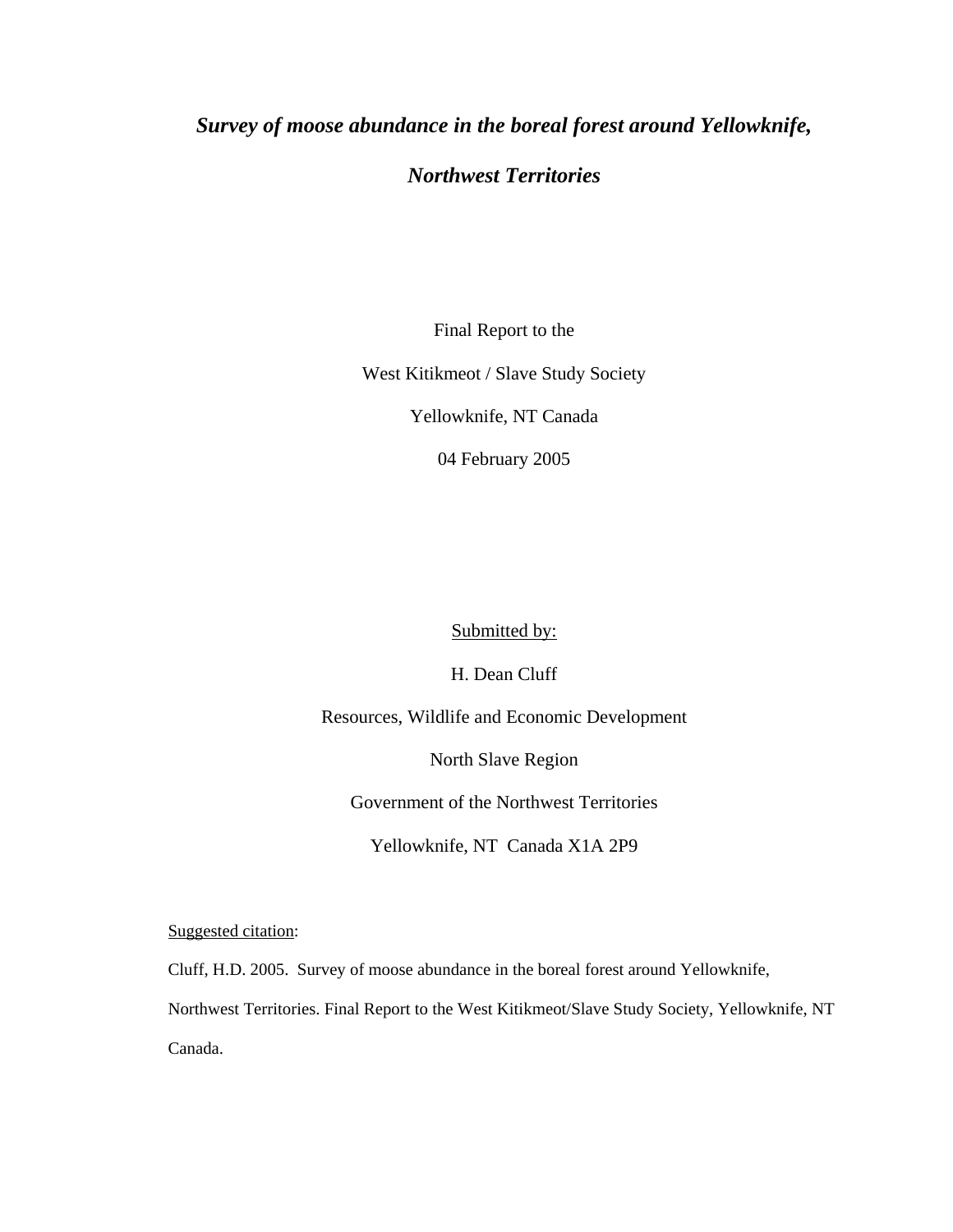**Title:** Survey of moose abundance in the boreal forest around Yellowknife, Northwest Territories. Final report to the West Kitikmeot/Slave Study.

**Submitted by:** Dean Cluff, Resources, Wildlife and Economic Development, North Slave Region, Government of the Northwest Territories, Yellowknife, NWT.

#### **Summary:**

 A geospatial survey to estimate moose abundance was conducted in the Taiga Shield ecozone around Yellowknife and the north shore of Great Slave Lake, Northwest Territories. The survey area was 17,617  $km^2$  and stratified by grid cells into high and low probability of having moose. Grid cells  $(n=1116)$  were marked by 2' of latitude and 5' of longitude, representing approximately 4 km x 4 km cells at this latitude. Stratification was based on vegetation classification from satellite imagery, sighting records of moose, harvest statistics, community consultation and expert opinion (high = 412, low = 704). Strata selected for the survey (n=120 grid cells) were flown at 100 % coverage with a Cessna 185 airplane with the goal of counting every moose within a survey sample unit. In 120 grid cells surveyed, we observed 33 moose (8 bulls, 16 cows, 9 calves). An additional 35 moose (13 bulls, 13 cows, 9 calves) were observed incidentally outside the pre-selected survey grid cells. Number of moose estimated by the Geospatial method for the total survey area from all observations was 484 with a range of 352 to 617 moose based on 90% confidence intervals. Ratio of calves to cow moose was 64.5% (S.E. = 15.3%) and the bull to cow moose ratio was 71.2% (S.E. = 21.1%) based on all observations. Density of moose from all sightings was estimated at 2.75 moose/100 km<sup>2</sup>. Density ranged from 2.0 to 3.5 moose/100 km<sup>2</sup> based on 90% confidence intervals of estimated moose numbers.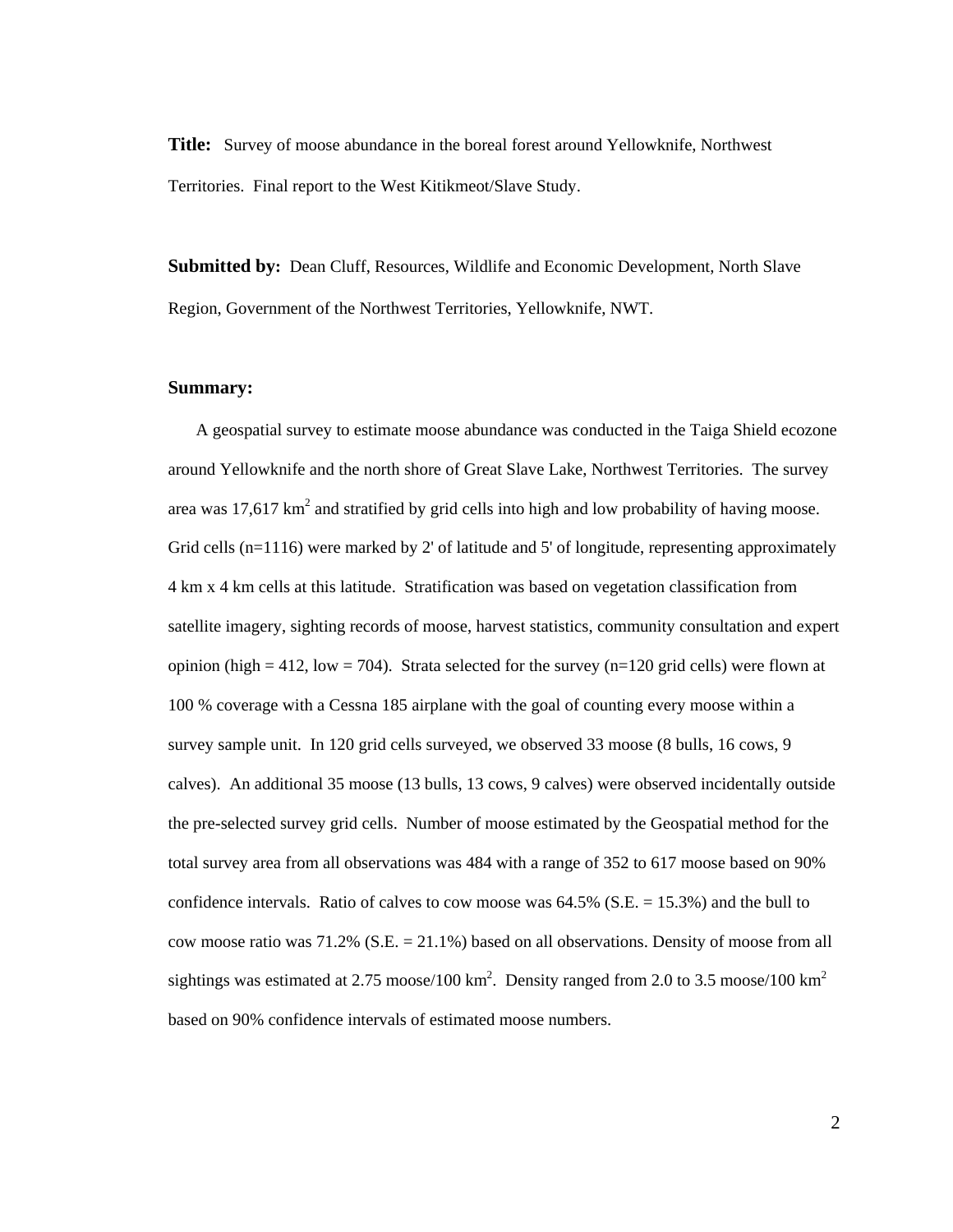## **Acknowledgments:**

 Tracy Hillis (RWED) provided invaluable support with habitat analysis and stratification. Jay ver Hoef (Alaska Department of Fish & Game, Anchorage, AK) assisted throughout the planning and analysis stages of the survey. This survey benefited greatly from a workshop on moose population assessment in 2003 in Yellowknife, NWT, organized by Deborah Johnson (RWED) and facilitated by Bob Hayes (Wildlife Management Planning and Analysis, Yukon), with technical assistance from Rick Ward, (Department of the Environment, Yukon). Dave Taylor (RWED) assisted with constructing the survey grid for the NWT. Nic Larter (RWED) and Danny Allaire (RWED) provided an opportunity to participate in a similar survey along the Mackenzie River Valley in November 2003.

 I thank the following people for their roles as observers and recorders: Alfred Baillargeon, Magnus Bourque, Frank Camsell, Joe Desjarlais, August Enzoe, Kevin Forrest, Dave Hare, Tracy Hillis, Margaret LeMoeul, Anatasia Mackenzie, Morris Martin, George Martin, Joslyn Oosenbrug, Eddie Paul, Charlie Sangris, Dave Taylor, Bill Turner, Bob Turner, Leon Weyallon, Janice Ziemann. Air Tindi pilots Angus Charlo, Wes Siemens, and Rob Gagné safely flew the aircraft and assisted with spotting wildlife.

 I gratefully acknowledge funding for this project from the West Kitikmeot/Slave Study Society (WKSS) which received support from the Government of Canada, the Government of the Northwest Territories, and industry.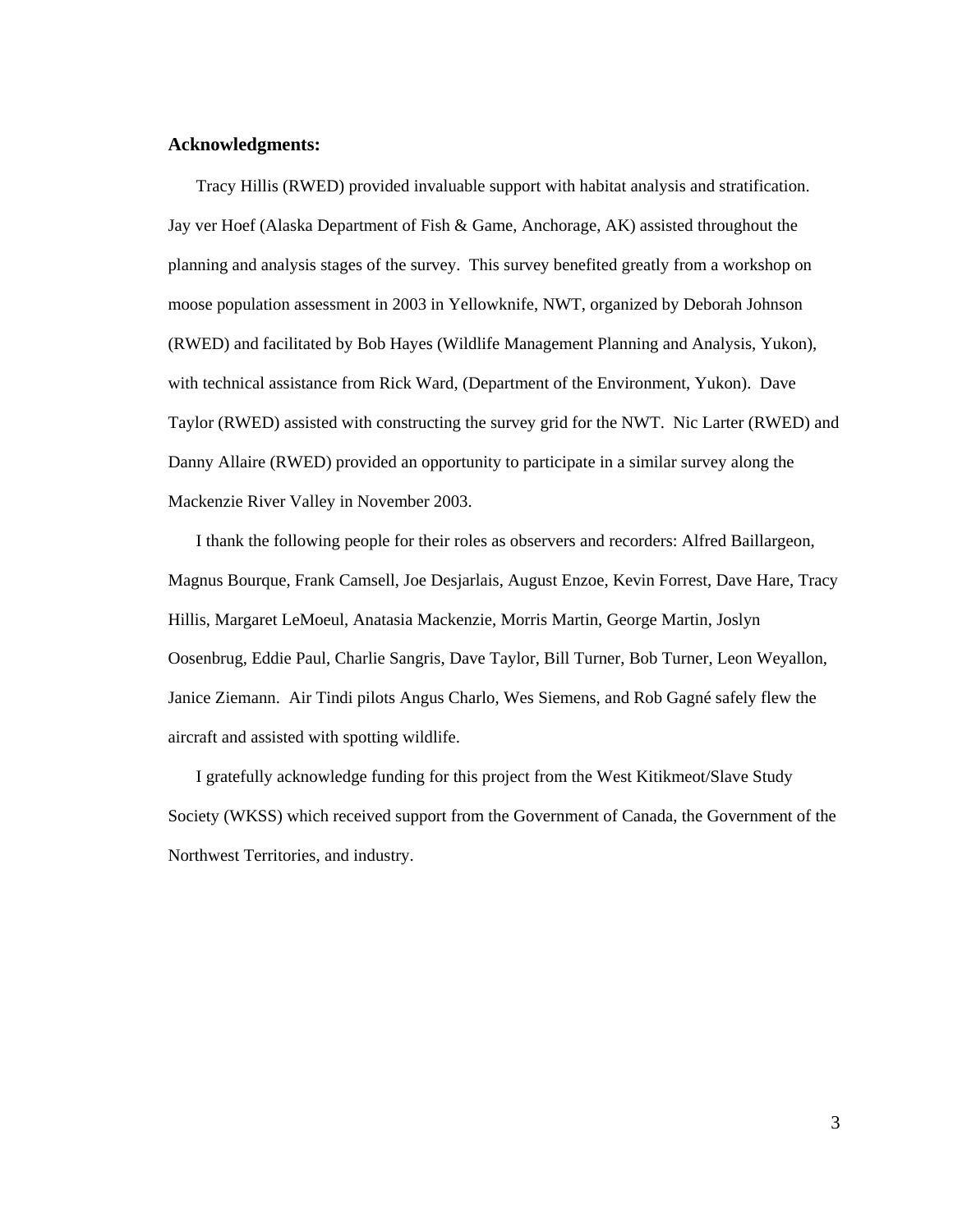## **Table of Contents:**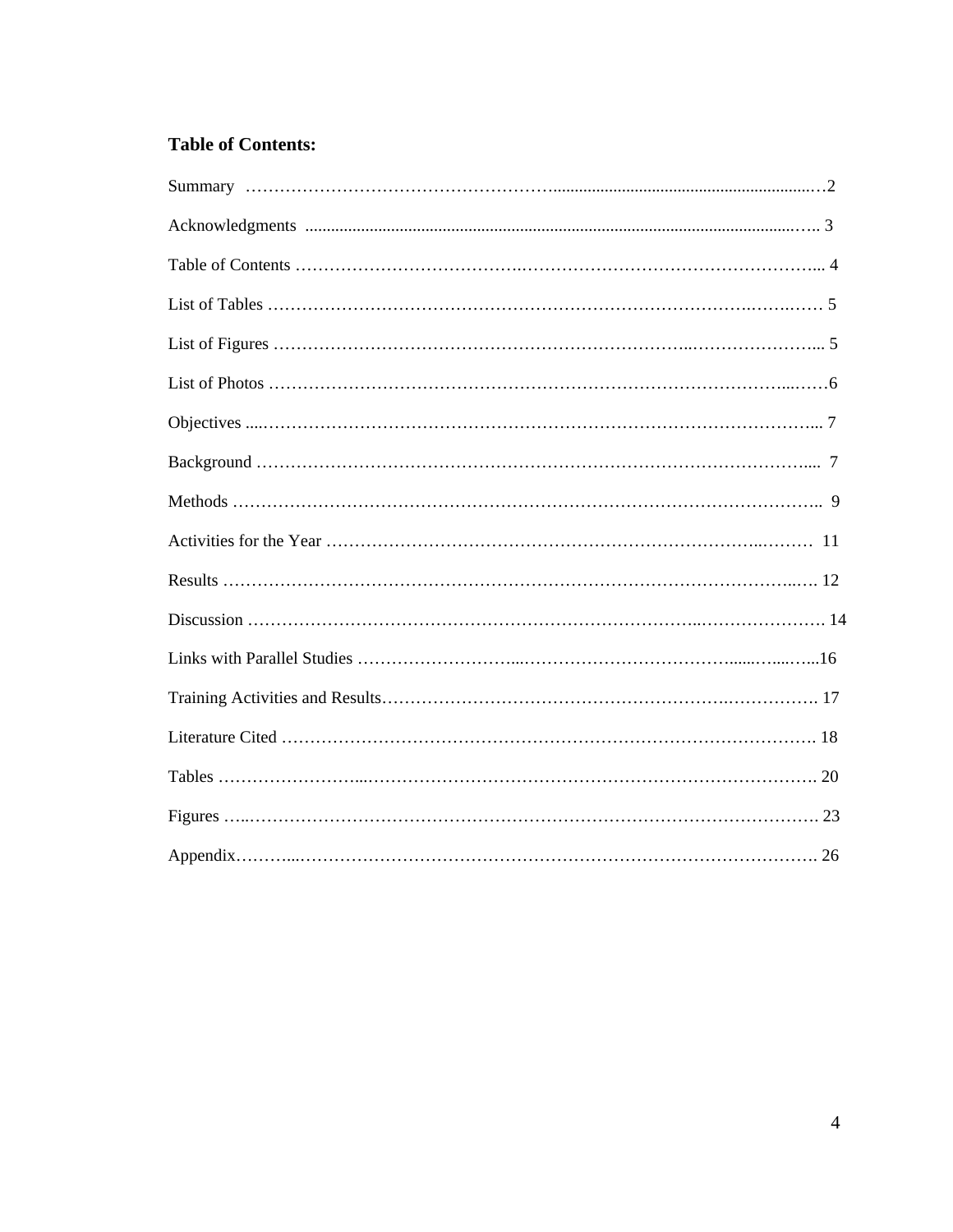## **List of Tables:**

| Table 1. Summary of moose sightings during the Taiga Shield moose survey,                      |
|------------------------------------------------------------------------------------------------|
|                                                                                                |
| Table 2. Moose population estimates including calves for the Taiga Shield moose survey,        |
|                                                                                                |
| Table 3. (a) Ratio of calves to cow moose and (b) bulls to cows moose estimated for the entire |
|                                                                                                |
| Table A1. Summary of aircraft use for the Taiga Shield moose survey 02-13 March 2004,          |
|                                                                                                |
|                                                                                                |

## **List of Figures:**

| Figure 1. Stratification of the Taiga Shield ecozone moose survey area in the North Slave region |  |  |  |
|--------------------------------------------------------------------------------------------------|--|--|--|
|                                                                                                  |  |  |  |

Figure 2. Grid cells flown in the Taiga Shield ecozone moose survey area in the North Slave region around Great Slave Lake, NWT. ………………………………………………………...24

Figure 3. Wildlife sightings observed during the Taiga Shield ecozone moose survey area 02-13 March 2004 in the North Slave region around Great Slave Lake, NWT. ………………………..25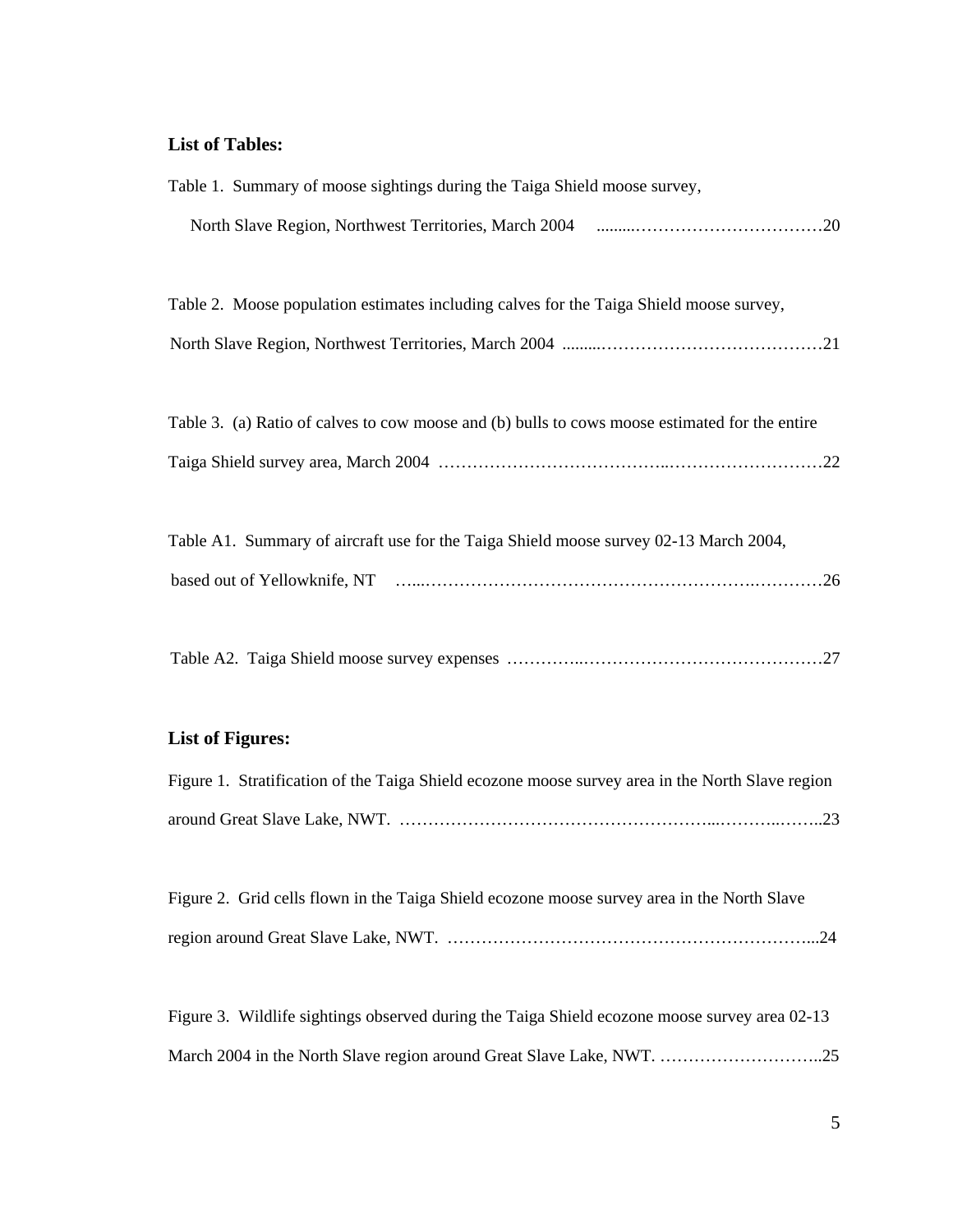## **List of Photos** (on CD)

- all photos by Dean Cluff

- Photo  $1 \text{Cow } \text{moose } \&$  twins
- Photo 2 Cow moose
- Photo 3 Cow moose closeup
- Photo 4 Observer Alfred Baillargeon
- Photo 5 Observer George Martin
- Photo 6 Observer Joe Desjarlais
- Photo 7 Observer Leon Weyallon
- Photo 8 Observers Magnus Bourque & Bob Turner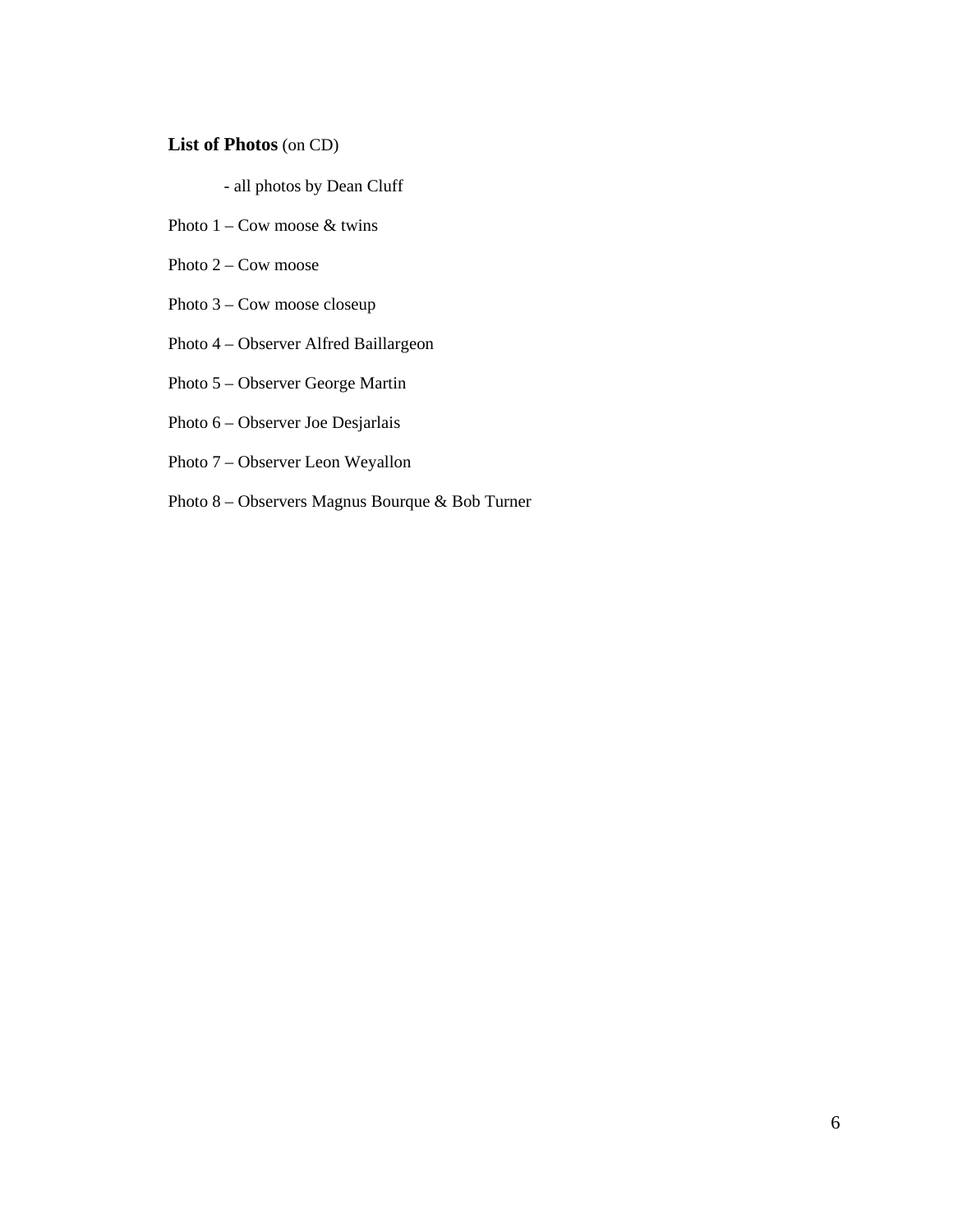## **Objectives:**

- Estimate number and density of moose in the Taiga Shield ecozone of the North Slave administrative region.
- Estimate bull:cow and cow:calf moose ratios for population monitoring.

### **Background:**

Moose are an important food source for Aboriginal hunters. Moose densities are low in the NWT, ranging from 1 to 17 moose/100 km<sup>2</sup> (Treseder & Graf 1985, Case & Graf 1992), and the extent of the subsistence hunt is unknown. Annual surveys of resident recreational hunters based in Yellowknife estimate their average take between 80 to 100 moose. However, not all Yellowknife recreational hunters may hunt in the North Slave Region and some of this hunting activity would occur elsewhere. Nevertheless, the human population of Yellowknife is growing and will likely result in increased hunting pressure in the region. Therefore, number of moose killed, distribution and abundance of moose, and ratio of bulls to cows and cows to calves are important parameters required to manage moose in the North Slave Region. These information gaps have been recognized in cumulative impact and monitoring program (CIMP) reports and recommendations for monitoring include population estimates of moose in all regions of the NWT and assessment of moose productivity (CIMP 2001 report, Indian and Northern Affairs Canada, Yellowknife, NT).

Industrial activity has since increased significantly in the North Slave Region, and most recently in the forested areas towards Great Slave Lake. Diamond bearing kimberlite pipes have been discovered in the Wool Bay and Drybones Bay areas and further exploration is proposed. The Yellowknives Dene First Nation, the North Slave Metis Alliance, and the Lutsel K'e Dene First Nation have expressed much concern over this proposed development because of cultural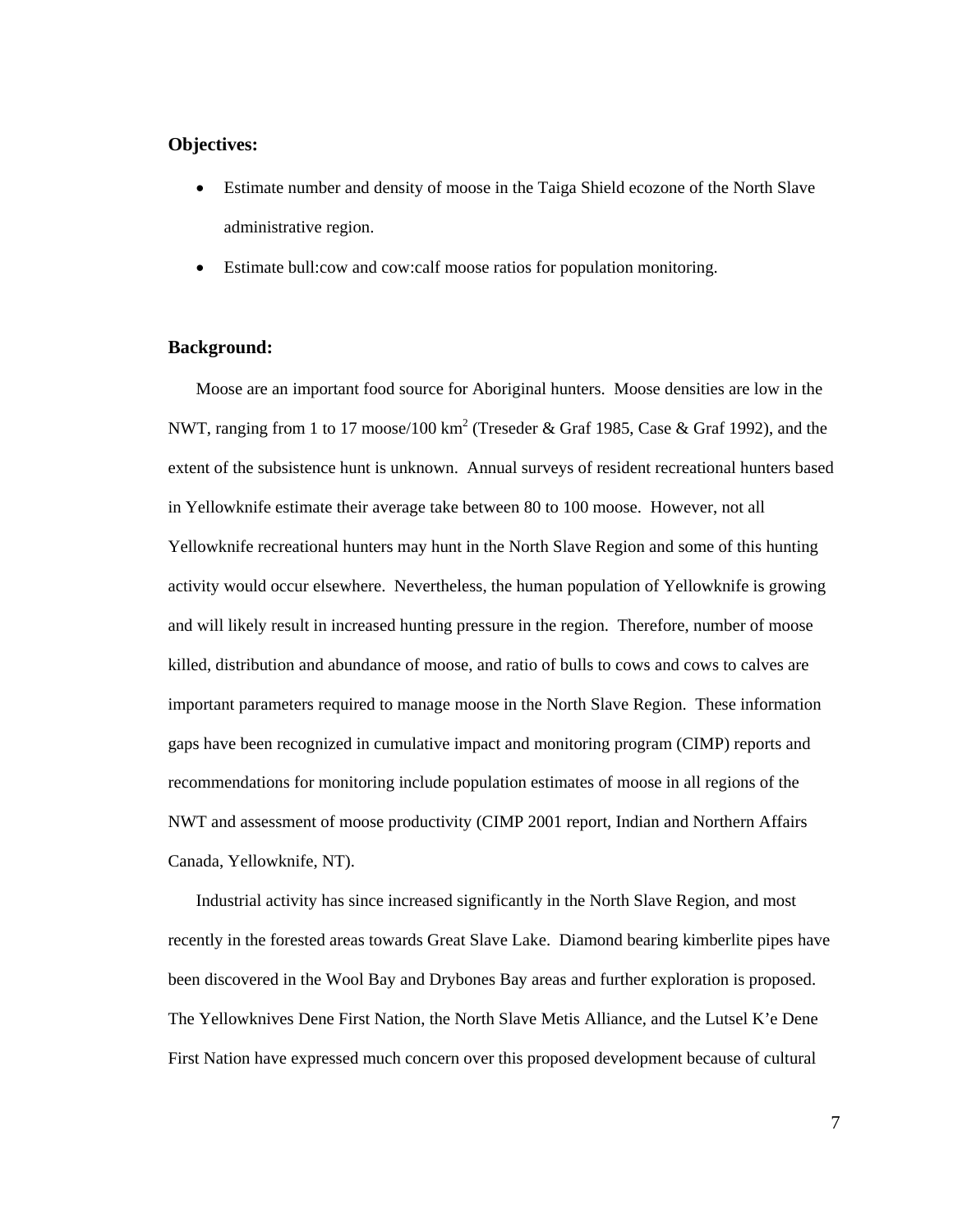concerns and a lack of baseline data for the area. Consequently, further studies have been requested to fill the gaps. Aboriginal groups have also expressed concern over the Tibbitt to Contwoyto winter road and its effects of increased access by the public and hunting in the area. Dogrib concerns include the effect of bison expanding their range northward because the impact on moose and caribou in the area are unknown. In the Taiga Plain, increased development for tourism has been proposed and concerns for wildlife there have been expressed. Similar concerns exist about increased presence of bison in the Taiga Plain.

The need for consistent survey techniques among regions has been recognized and a workshop on moose population assessment was held in Yellowknife in May 2003 (Hayes & Johnson 2003). The result of this workshop established the geospatial survey method as the standard for the Northwest Territories (ver Hoef 2000). This spatial technique is an extension of the "Gasaway" method developed earlier in Alaska (Gasaway et al. 1986) but with some important modifications on grid pattern, block size and eliminating need for sightability corrections. Moose spatial surveys in the Sahtu and Deh Cho were recently conducted but have not been done in the North Slave region. A preliminary framework for managing moose in the NWT was also discussed at the May workshop and several action plans evolved from this. One plan was to initiate a territorial program involving resident and aboriginal hunter observations of moose.

#### *Community based moose monitoring*

 Information on numbers, age and sex of moose sighted by people on the land can be summarized annually and should provide input into analysis of calf survivorship, cow/calf, and bull/cow ratios for estimation of populations over the long-term. These data can also provide information on moose distribution and could be useful in environmental assessment process by illustrating high harvest/use areas by communities. Community based moose monitoring should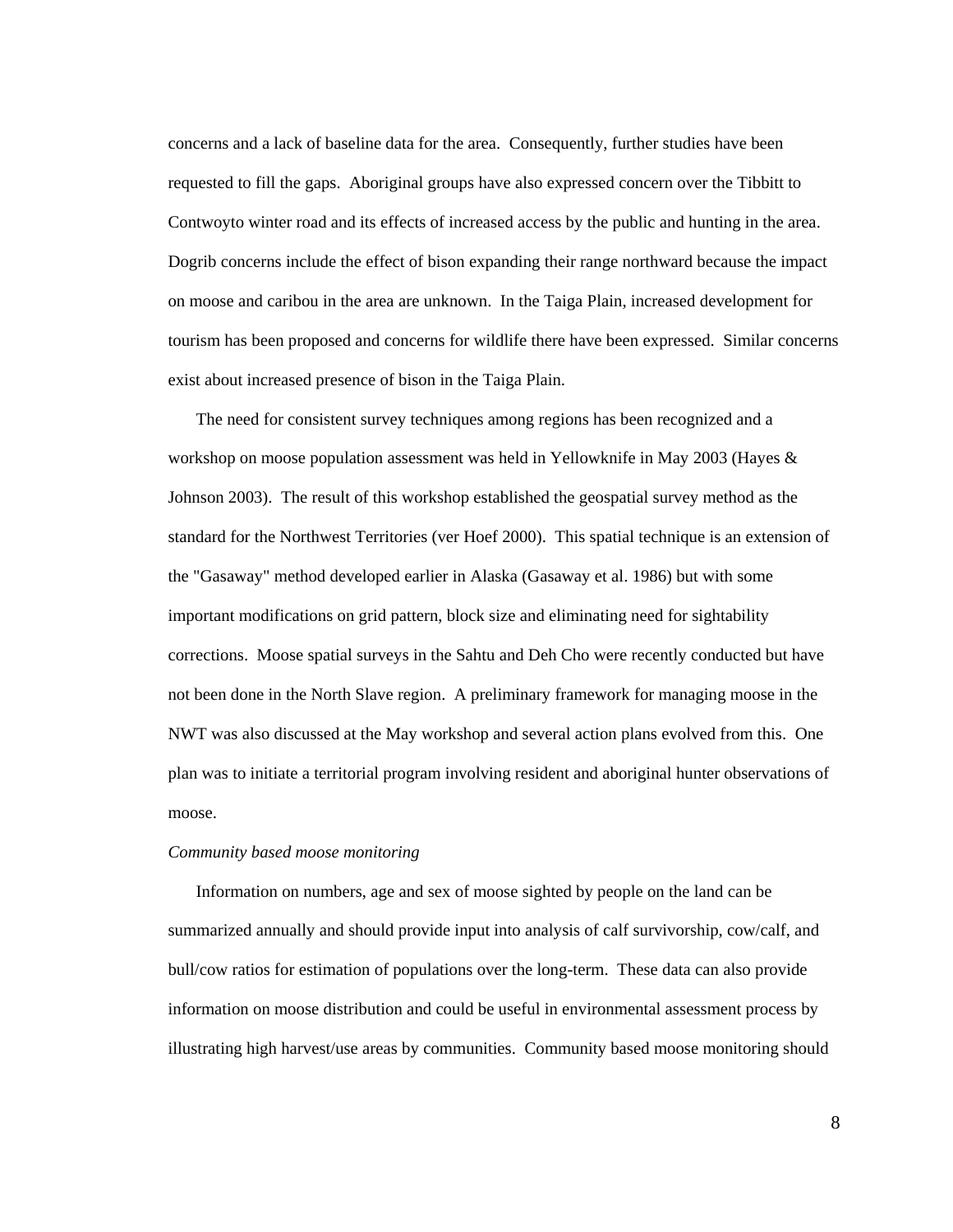occur annually and could be an important index of moose trends between surveys. Consequently, a link between aerial surveys for moose and a community based moose monitoring program would be advantageous.

## **Methods:**

 A map of a proposed survey area for moose was developed in consultation with elders, hunters, and wildlife officers. Once the boundaries of the survey were finalized, a rectangular grid based on 2' latitude and 5' longitude (approximately 16  $km<sup>2</sup>$  at this latitude) was overlain on the survey area. Grid cells were then stratified as having either high or low probability of moose. Stratification was based on sighting records of moose, harvest statistics, remotely sensed vegetation classification, community consultation and expert opinion. Final stratification consisted of vegetation classification initially and any subsequent modifications from additional information on moose abundance. About 10% of grid cells have been recommended for survey selection (Hayes & Johnson 2003).

#### *Vegetation Classification*

Stratification was based on a combination of two general methodologies. The first followed the rationale of Case and Graf (1992) such that stratification was based on the proportion of deciduous vegetation (i.e., the higher the proportion of deciduous vegetation, the higher the density of moose should be found). As such, percentage of deciduous vegetation was the primary qualifier for moose habitat. This parameter was then modified by assessing the use and availability of habitat used by moose from sightings of them during bison surveys (1994-2000) just south of the current Taiga Plains moose survey area.

Methodology for assessing use and availability were determined using methods presented by Arthur et al. (1996), wherein areas available for habitat use by an individual from one location to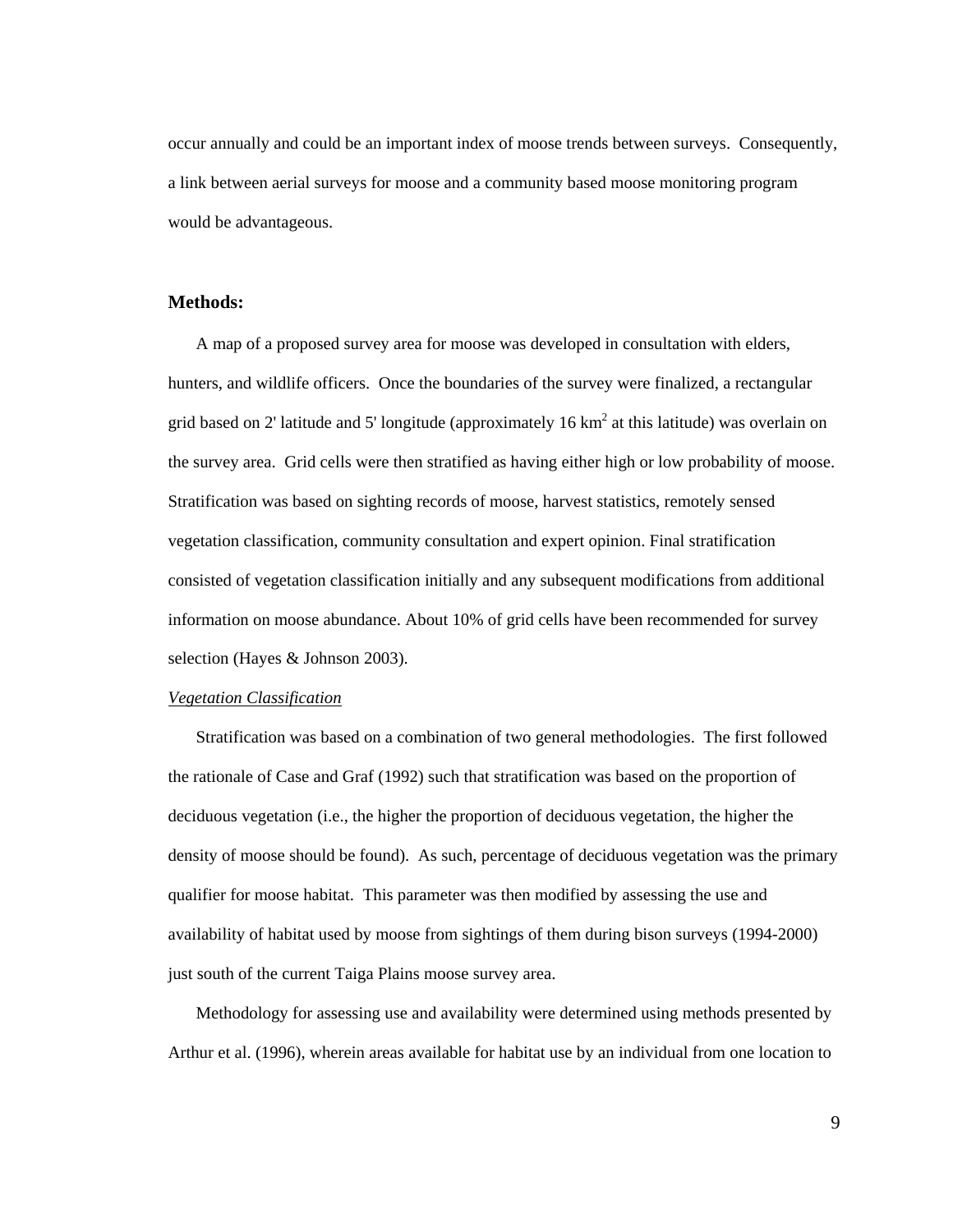the next is dependent on amount of elapsed time between successive locations. In order to account for habitat dependent bias on location precision and the possibility that animals may be selecting a mosaic of habitats rather than just the habitats in which they are found, use was defined as a circular buffer around the location at which the animal was found. Because moose locations were not assessed over varying times, the radii for measuring availability was assessed from the 95<sup>th</sup> percentile of the distance between locations for each year. Habitat used was defined as the contents of a circle centered on the site location (Rettie and Messier 2000, Hillis and Mallory 2004). Habitats selected by moose were then grouped based on the number of times moose were in the habitat type and incorporated with the proportion of deciduous vegetation. Four categories were used: High  $(> 10)$ , Medium  $(4-10)$ , Low  $(1-3)$  and None  $(0)$ . For a twoclass stratification system, the High and Medium categories were combined for the High moose stratification. Similarly, the Low, None, and any unclassified categories were combined as Low moose strata.

#### *Community input into stratification*

 Moose occurrence data received from community based moose monitoring observation forms were entered into a Geographical Information Systems (GIS) database (ArcView) and assisted the identification of high and low density moose areas. Community participants were also asked to rank grid cells based on whether a moose would likely occupy that area. Positive responses were assigned a high density and negative responses were ranked as low density.

#### *Aerial survey*

 Once stratified, 120 sample blocks (10.8%) were selected for the Taiga Shield ecozone survey area  $(17,617 \text{ km}^2)$ . Selection of grid cells were determined randomly for the first 100 cells (83%), after which the remaining 20 cells were selected non-randomly as allowed by the spatial method (ver Hoef 2000) to fill in areas that were not covered or lightly sampled from the random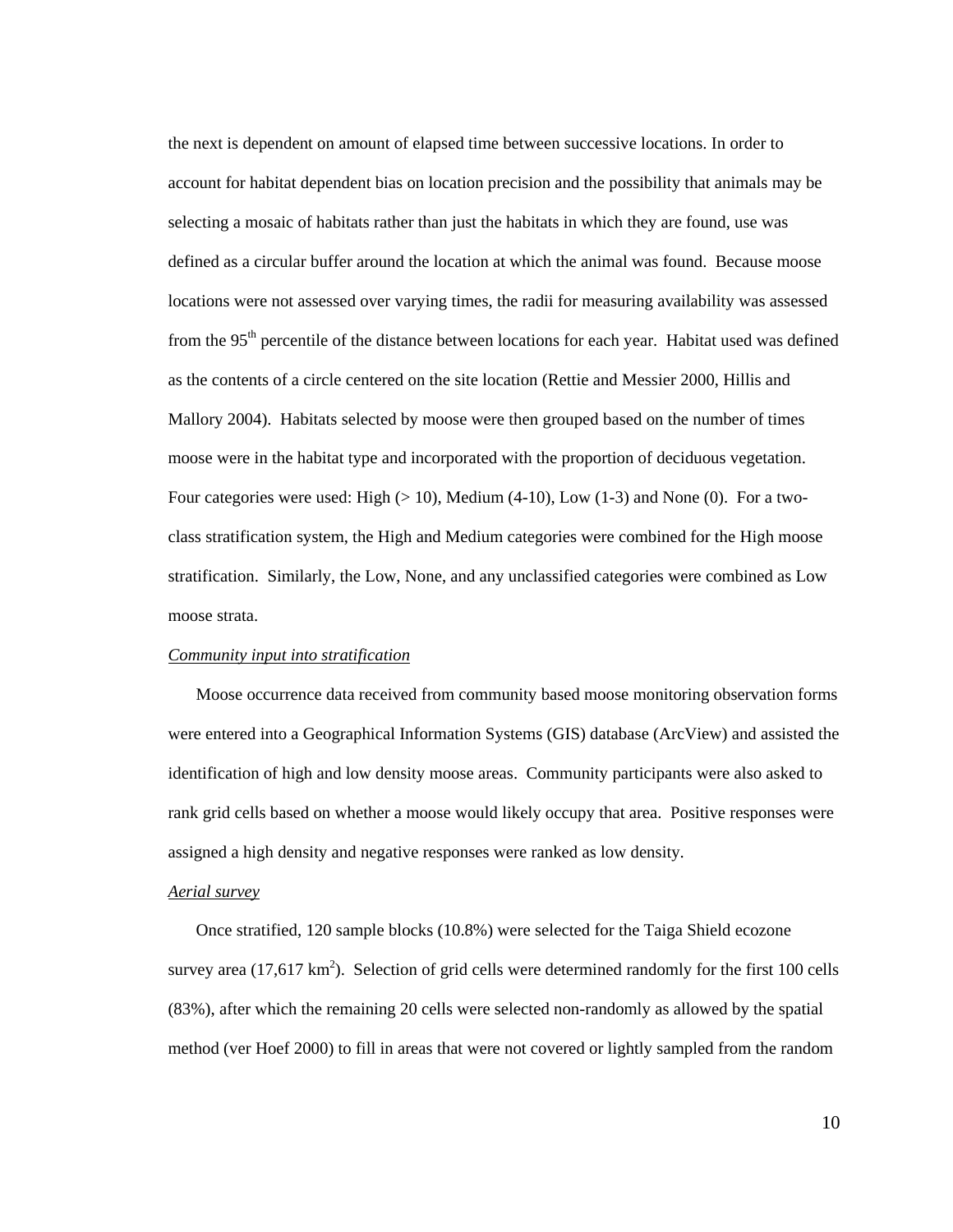selection.

 Funding availability and stratification precluded a survey scheduled before March. We used two Cessna 185 aircraft simultaneously to conduct survey counts. Navigation was facilitated by the Global Positioning System (GPS) using a Garmin GPSmap 76S unit to display grid cell corners and display our GPS tracking log as we flew. This helped ensure complete visual coverage of the selected grid cell for moose in association with the type of habitat we encountered. All locations of animal sightings were recorded as GPS waypoints. Sex and age class of moose were recorded to estimate bull:cow and cow:calf ratios. Aerial survey results were entered into a spreadsheet and ArcView GIS. The spreadsheet was provided to Alaska Department of Fish and Game to enter into their web-based database for registered users to calculate population estimates.

### **Activities for the Year:**

 Consultation with hunters and elders had occurred in summer and fall 2003 in anticipation that a moose survey might be conducted in the near future. Hunters and elders had a major role in determining tarea surveyed and assisted in stratifying the survey area in to high and low probability densities of moose. Consequently, local and traditional knowledge for seasonal abundance of moose were included in this initial stratification effort. Input was received from the Yellowknives Dene First Nation (Dettah and N'Dilo), North Slave Metis Alliance, Dogrib Treaty 11 Council, and Lutsel K'e Dene First Nation.

Consultation for community-based moose monitoring began in September 2003 to brief wildlife officers at North Slave Region in Yellowknife and discuss the project with the Yellowknives Dene at their Land and Environment meeting. Consultation with Dogrib Treaty 11 Council in Rae began in October 2003. Another round of consultation occurred with Dogrib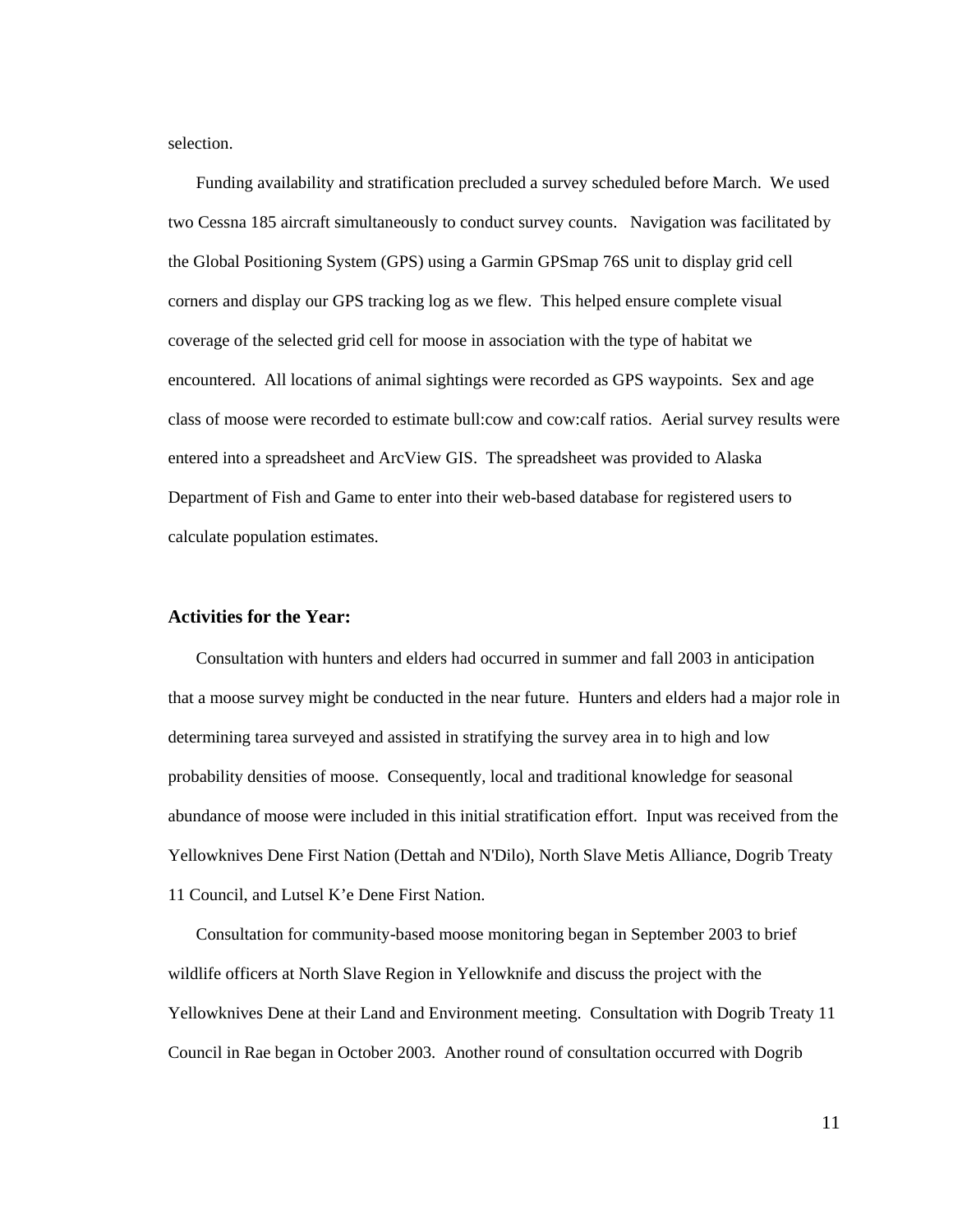communities in December and feedback was received on survey boundaries. Further consultation with aboriginal groups occurred in January and February 2004. Stratification was finalized by the end of February to allow the survey to begin in early March. Extensive use of habitat classification based on satellite imagery and previous moose sightings was also used to stratify the survey area. Community representatives participated in the actual survey in March as the main observers in the two planes.

## **Results:**

 The Taiga Shield moose survey area was stratified into 412 High and 704 Low strata among grid cells (total = 1116 cells). Average grid cell area was  $15.928 \text{ km}^2$  (S.E. = 0.093 km<sup>2</sup>, n = 1116). The survey began on 02 March 2004 as scheduled but air temperature was cold (-35ΕC.). Although flyable, the cold temperatures resulted in extensive frost on windows, thus severely affecting sightability. The survey was aborted after approximately one hour and the survey rescheduled the following week, given that clear skies and cold temperatures were forecast to continue until then. Flying resumed on 06 March with one plane during the afternoon when temperatures increased to about -25ΕC. At that temperature and above, frosting of windows was not an issue. Surveying with two planes resumed on 08 March and continued to 12 March inclusive. Only one plane was needed on 13 March to complete the survey (Appendix Table A1- 1).

We observed 33 moose (8 bulls, 16 cows, 9 calves) in the 120 grid cells selected in the Taiga Shield survey. An additional 35 moose were observed outside of these cells during the survey. Therefore, 68 moose (21 bulls, 29 cows, 18 calves) were observed in total. These incidental sightings added another 29 grid cells to the total flown, although coverage in these ones was not complete. From the surveyed grid cells, the bull:cow ratio was 50:100 and increased to 56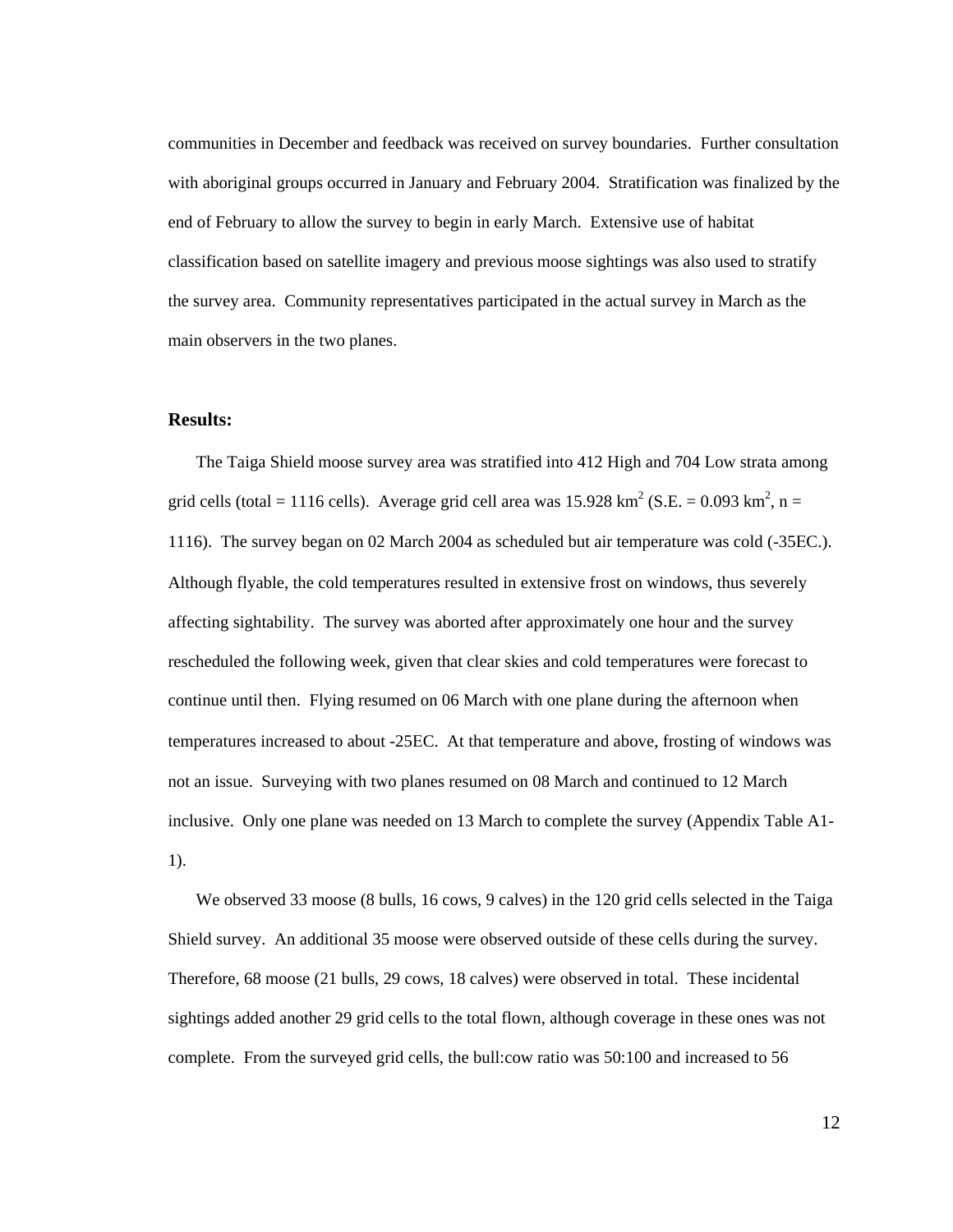bulls:100 cows when the incidental sightings of moose were included. Similarly, the calf:cow ratio was 56:100 and increased to 62 calves:100 cows when incidental sightings were added.

If one considers the number of moose sighted (33) and the area covered (1896.63  $\text{km}^2$ ), then a coarse density of 1.74 moose/100 km<sup>2</sup> is calculated. Extending this density estimate to the entire survey area, approximately 306 moose may be present. One can improve on this estimate by considering the incidental sightings of moose from outside the surveyed grid cells. In this case, the additional grid cells would not have been surveyed completely, and consequently, some moose may have been present in the grid cell and not counted. Therefore, such an extrapolation would likely be conservative. For this calculation, the additional 35 moose sighted in the 29 other grid cells were used. Therefore, 68 moose sighted in a 2,355.8  $km^2$  area yielded a conservative density of 2.89 moose/100  $\text{km}^2$ . Extrapolating that to the entire survey area results is an overall estimate of 509 moose.

 The number of moose in the Taiga Shield survey area was also estimated based on the Spatial Analysis (Geospatial) technique developed by Alaska Department of Fish and Game in Anchorage, Alaska. Based on the 120 pre-selected grid cells only, number of moose was estimated at 266 (S.E.  $= 65.8$ ). Therefore, using 90% confidence intervals, 158 to 374 moose were estimated in the survey area (Table 2). Population ranges based on 80% and 95% confidence intervals were also estimated (Table 2). Population estimates by the Gasaway method were calculated for comparison (Table 2). Incorporating pre-selected and incidental grid cells yielded a population estimate of  $484$  moose (S.E.  $= 80.5$ ) for the same total survey area. Using 90% confidence intervals, the number of moose is the survey area was estimated from 353 to 617 (Table 2).

Ratio of calves to cow moose was  $0.623$  (S.E. = 0.212) for the entire survey area based on the pre-selected grid cells (Table 3). This ratio increased slightly to 0.645 (S.E. = 0.153) when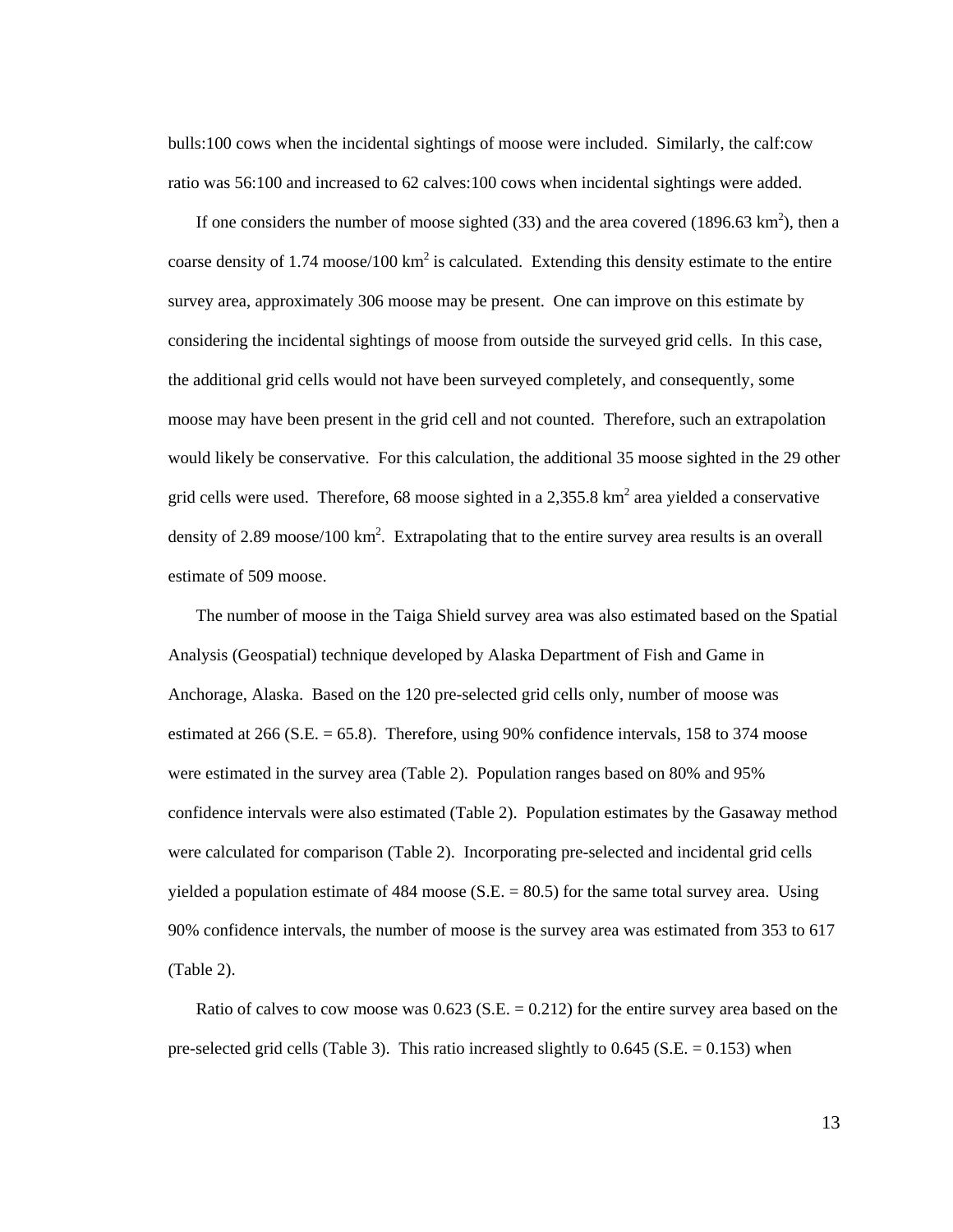incidental observations were included. Similarly, the ratio of bulls to cow moose increased from 0.578 (S.E.  $= 0.217$ ) using pre-selected survey grid cells to 0.712 (S.E.  $= 0.211$ ) when incidental observations were included (Table 3).

#### **Discussion:**

 This survey was the most extensive ever done for the Taiga Shield ecozone north of Great Slave Lake. The first survey recorded in this area was an aerial transect survey east of Yellowknife in March 1962 in response to demands for hunting opportunities for resident, nonaboriginal hunters (Kuyt 1962). In that survey, 13 moose were observed in total along eight line transects spaced 12.8 km apart. Approximately, 968 km of line transects were flown then that resulted in an estimated coverage of 386.6 km<sup>2</sup>. A smaller, more intensive survey (96 km<sup>2</sup>) was conducted the following day in the Hearne Lake area. Although results of the 1962 survey suggested an estimate of about 380 moose when extrapolated to the  $11,305$  km<sup>2</sup> census area of interest, the author was not confident in this result given a number of errors and uncertainties (Kuyt 1962).

Subsequent to this, a survey for moose was conducted north of Yellowknife in a 4,332  $\text{km}^2$ area between Gordon Lake and Wecho River in November 1989 (Case & Graf 1992). Only 20 moose were sighted in this survey and a population estimate, based on the stratified block design of Gasaway et al. (1986), was 99 moose (S.E.= 56 moose). Moose densities were low in the 1989 survey, ranging from 3 to 10 moose per 100  $\text{km}^2$  in the low and medium stratification areas. When the zero moose stratification was included  $(4,332 \text{ km}^2 \text{ total survey area})$ , the average density of moose fell to 2 moose/100  $\text{km}^2$ .

 Although these two previous surveys were relatively small and 27 years apart, they do support this 2004 survey that moose densities are low in the Taiga Shield ecozone in the Yellowknife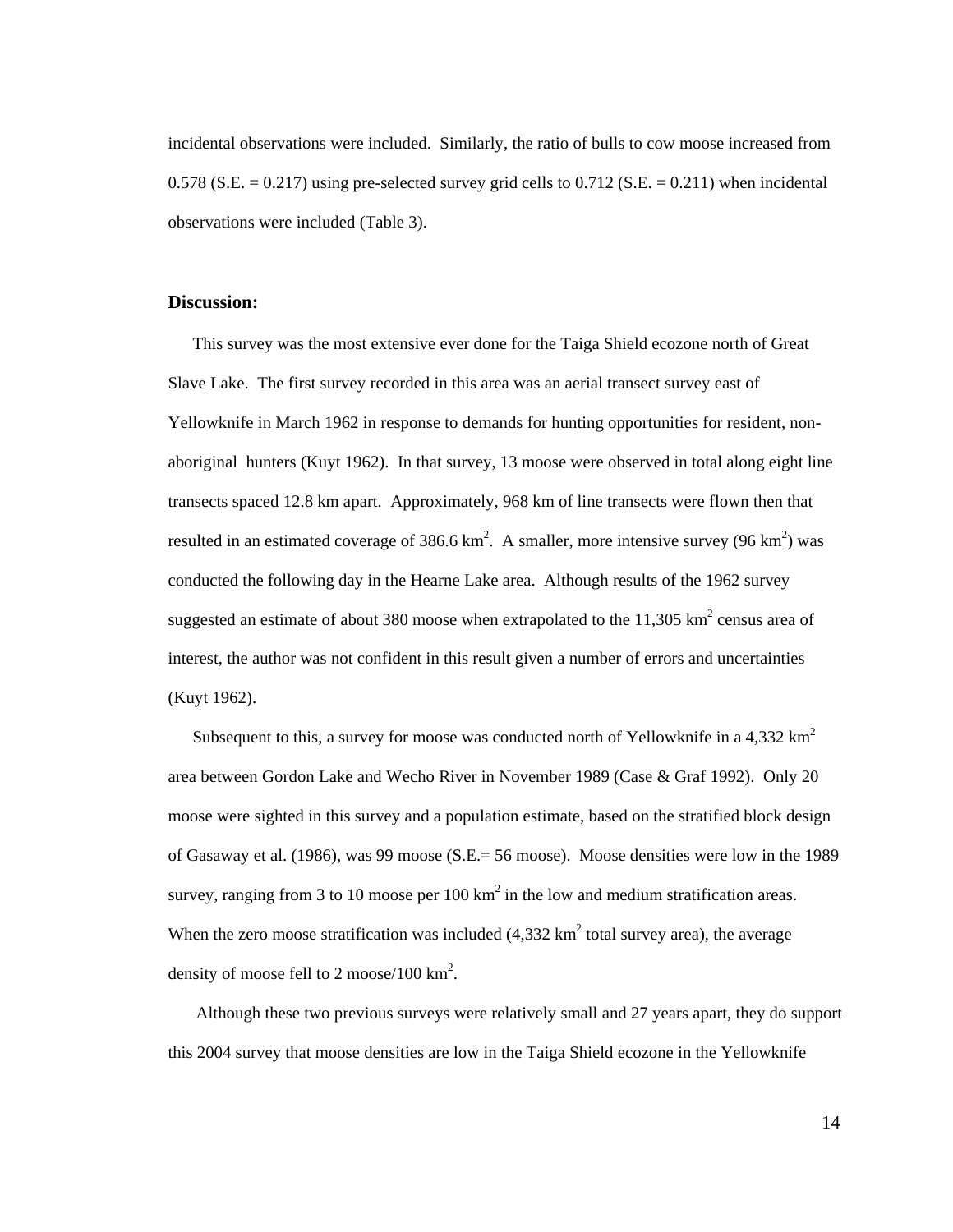area. Moose densities elsewhere in the boreal forest of the NWT are somewhat higher and may average about 9 moose/100  $km^2$  although higher densities have been reported for smaller areas (Treseder and Graf 1985).

 Bull:cow and calf:cow ratios in March 2004 were surprisingly high, at least for late winter. In Alberta, a pre-hunting season bull:cow ratio of 40:100 is desirable and a post season ratio of 32 bull per 100 cows is acceptable (Alberta Sustainable Resource Development, Northern Moose Management Program, Progress Report , 12 August 2002). Consequently, 50 bulls per 100 cows in the surveyed cells for the Taiga Shield, and upwards to 72 bulls per 100 cows with the incidental sightings are encouraging.

 The calf:cow ratio at 56 calves per 100 cows (62 calves:100 cows with incidental sightings) suggests reasonably strong calf survival. Indeed, three sightings of a cow with twins contributed to the high ratio. The density of black bears and resident wolves may be lower in the Taiga Shield than elsewhere. An influx of wolves occurs in late fall and winter when wolves follow the migratory barren-ground caribou (Bathurst herd) into winter ranges. However, an abundance of barren-ground caribou and perhaps a preference for them by wolves over moose, are likely contributing factors. Bison were sighted in the survey area and represent a new species for the ecozone. What implications bison may have on the moose population is uncertain.

 The harvest of moose for the area is poorly documented but some hunting does occur by both aboriginal and resident hunters. Adopting a community-based harvesting monitoring program as initiated in the North Slave in the 2003/04 season should help address this gap. Indeed, such hunter based monitoring has proven effective elsewhere in monitoring population size and reproductive rate (Ericsson and Wallin 1999).

 This survey occurred in March when bull moose have dropped their antlers and consequently classification errors may increase. Classifying male moose based solely on the presence of a bell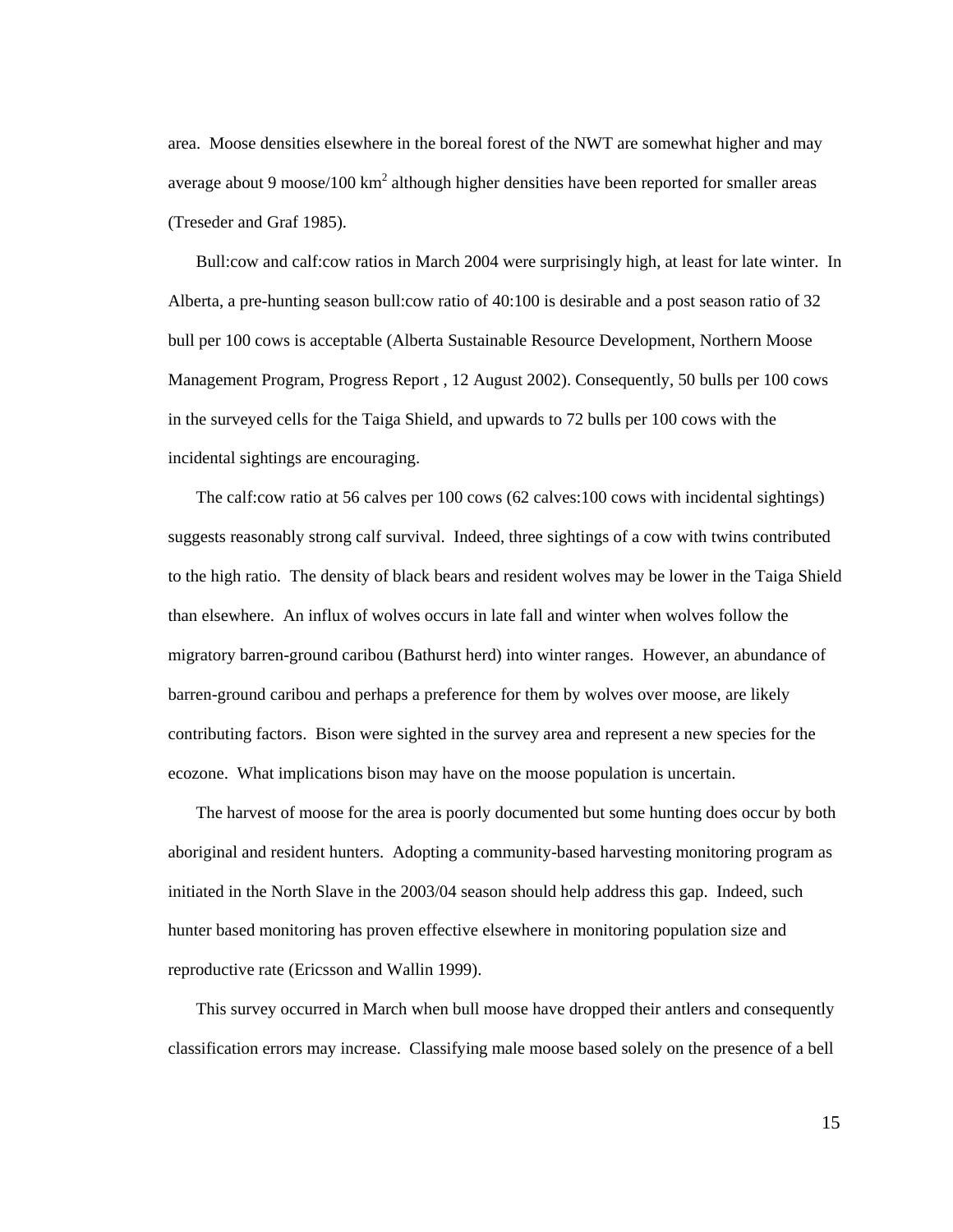is not definitive as females have them too, although not as long or robust. Scheduling the survey in November would likely negate this error, although other considerations arise. A survey in mid to late November would be restricted by day length, given a 7-hour span between sunrise and sunset in mid-November compared to 11 hours in early to mid-March. Amount of frozen ground would also influence moose distributions and their use of closed habitats. Snow depth would be minimal in November but ground coverage would be complete by then for good sightability.

 Use of fixed wing aircraft (Cessna 185) for this survey was practical given the relatively sparseness of tree cover. Aircraft were also able to adapt to situations where tree cover was thick and required tighter survey lines. Employing two aircraft concurrently allowed the survey to be completed with a week and mitigated against unforeseen weather delays. Smaller area surveys may wish to use one plane if experienced observers are limited.

 Stratification for this survey was preliminary and heavily based on vegetation classification from satellite imagery, although local input was used. Local input was not comprehensive for the entire survey area and therefore vegetation classification maps were required. The next survey will now benefit from observations from this 2004 survey, a re-stratification effort based on these local sightings, community-based moose monitoring, and new information. Nevertheless, stratification efforts for the 2004 moose survey were successful. At worst, the survey represents a minimum count and therefore a conservative estimate of minimum moose density in the Taiga Shield ecozone. Good baseline information was obtained for moose in the Taiga Shield prior to the onset of significant development and ecological pressures.

## **Links with Parallel Studies:**

#### *Community based moose monitoring*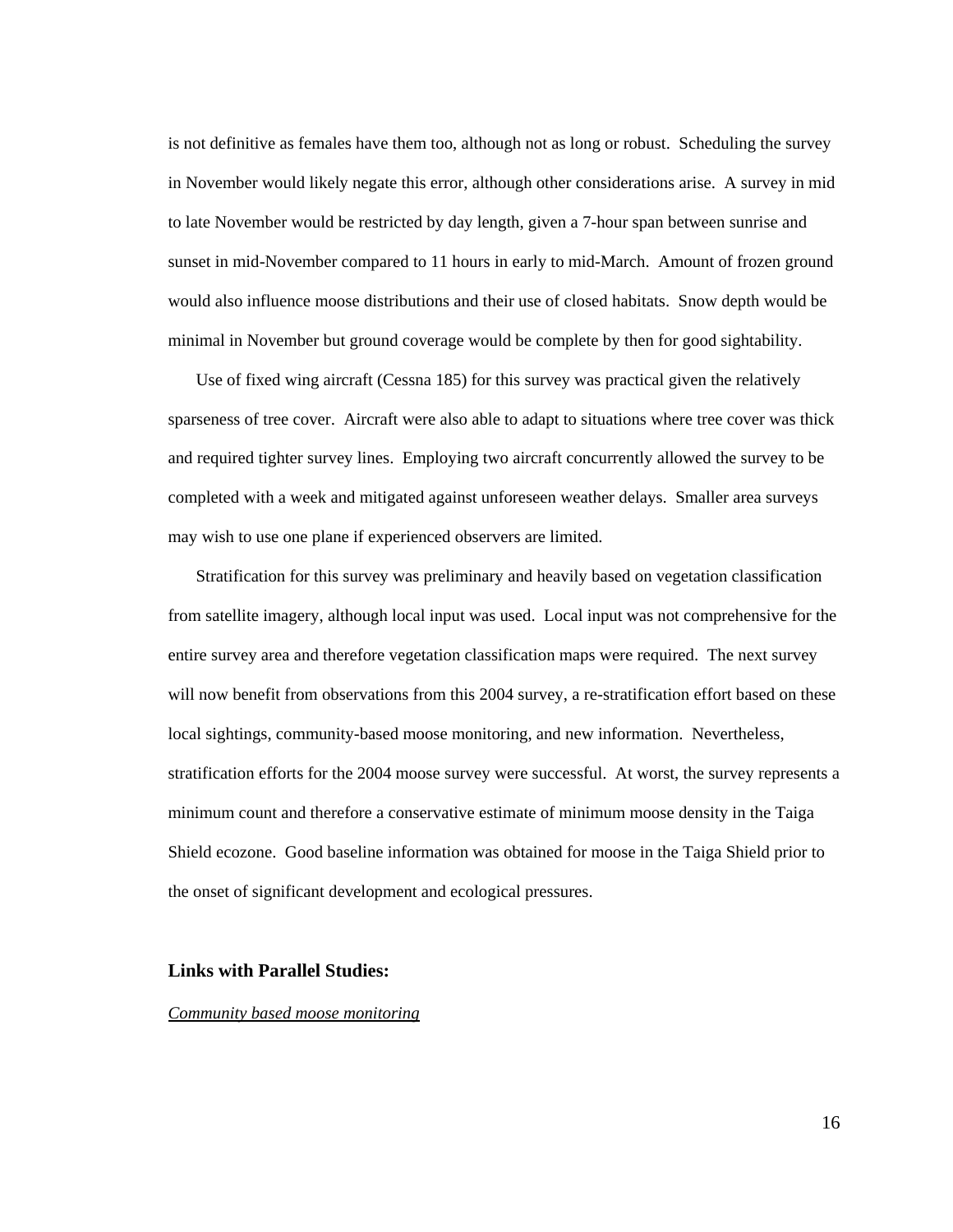A community based moose monitoring program began in September 2003 with the Yellowknives Dene First Nation and Treaty 11 Band Council, in response to concerns of a lack of baseline data in the area for monitoring. The approach followed methods of community groundbased monitoring established by Mark O'Donoghue in Mayo, Yukon. The program consists of a hunter observation questionnaire asking for observations on what a hunter might see while out hunting or other land-based activities. The questionnaire asks for hunters to report on number of moose seen, gender, age class, weather, habitat, and location where sighted. In order to maintain confidentiality, a 10 x 10 km<sup>2</sup> grid overlain on a 1:1 million scale map of the North Slave Region was created to record information submitted. These observations will assist aerial surveys of moose abundance and group composition in the region.

 A companion moose survey was conducted in the Taiga Plain ecozone west of the North Arm of Great Slave Lake, 18-19 March 2004. The Taiga Plain ecozone has a higher density of moose than the Taiga Shield given habitat preferences for moose and the lack of extensive rock outcrops typical of the PreCambrian Shield in the latter. The survey areas are adjacent to each other but separated by the North Arm of Great Slave Lake. Habitat differences are significant enough that a separate survey was desired. Together, the two surveys will provide important baseline information for population trends and management of moose in the North Slave administrative region of the NWT.

#### **Training Activities and Results:**

 There was no formal training proposed as part of this survey, however, given that some observers in the plane were inexperienced, daily briefings were given outlining ways to help classify moose into sex and age classes. A briefing pamphlet that graphically outlines these techniques is now planned to facilitate classification of moose for future surveys. A half day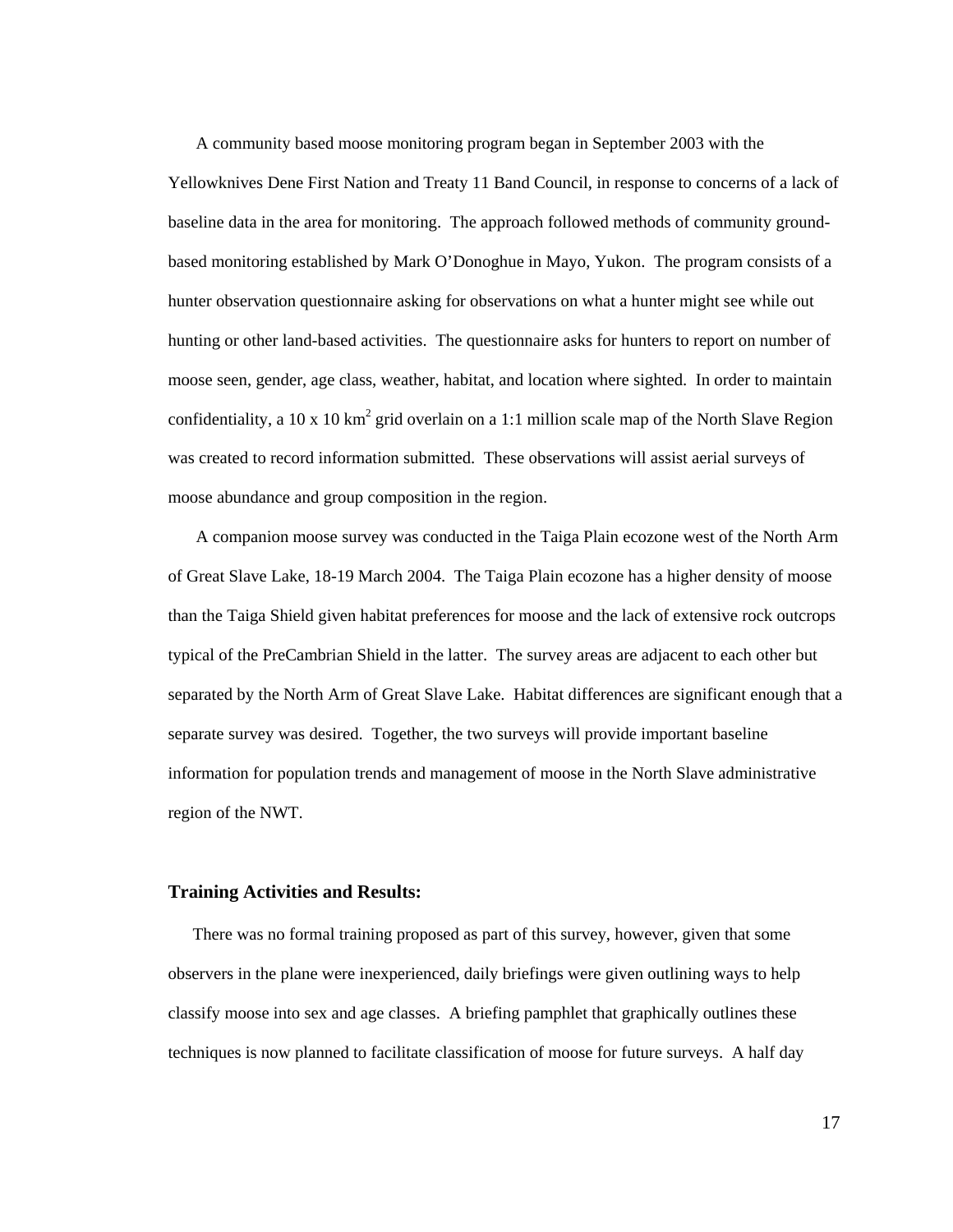briefing workshop before the workshop has also been suggested for future surveys.

## **Literature Cited:**

- Arthur, S.M., B.F.J. Manly, L.L. McDonald, and G.W. Garner. 1996. Assessing habitat selection when availability changes. Ecology 77:215-227.
- Case, R., and R. Graf. 1982. A moose survey stratified by using Landsat TM data, north of Great Slave Lake, NWT, November 1989. Government of the Northwest Territories, Department of Renewable Resources, Manuscript Report No. 59.
- Ericsson, G. and K. Wallin. 1999. Hunter observations as an index of moose *Alces alces* population parameters. Wildlife Biology 5:177-185.
- Gasaway, W.C., S.D. DuBois, D.J. Reed, and S.J. Harbo. 1986. Estimating moose population parameters from aerial surveys. Biological papers of the University of Alaska, Number 22. 108 pp.
- Graf, R.P. 1992. Status and management of moose in the Northwest Territories, Canada. Alces Supplement 1: 22-28.
- Hayes, R.D. and D. Johnson. 2003. NWT workshop on moose population assessment. May 15 and 16, 2003. Yellowknife, NT
- Hillis, T.L. and F.F. Mallory. 2004. Ecology of woodland caribou, *Rangifer tarandus caribou*, in northwestern Ontario: responses to habitat fragmentation. Laurentian University, Sudbury, ON
- Kuyt, E. 1962. Aerial survey of moose in the area east of Yellowknife, NWT, 1962. Unpublished Canadian Wildlife Service report 62-27, Edmonton, Alberta.
- Rettie, W.J., and F. Messier 2000. Hierarchical habitat selection by woodland caribou: its relationship to limiting factors. Ecography 23:466–478.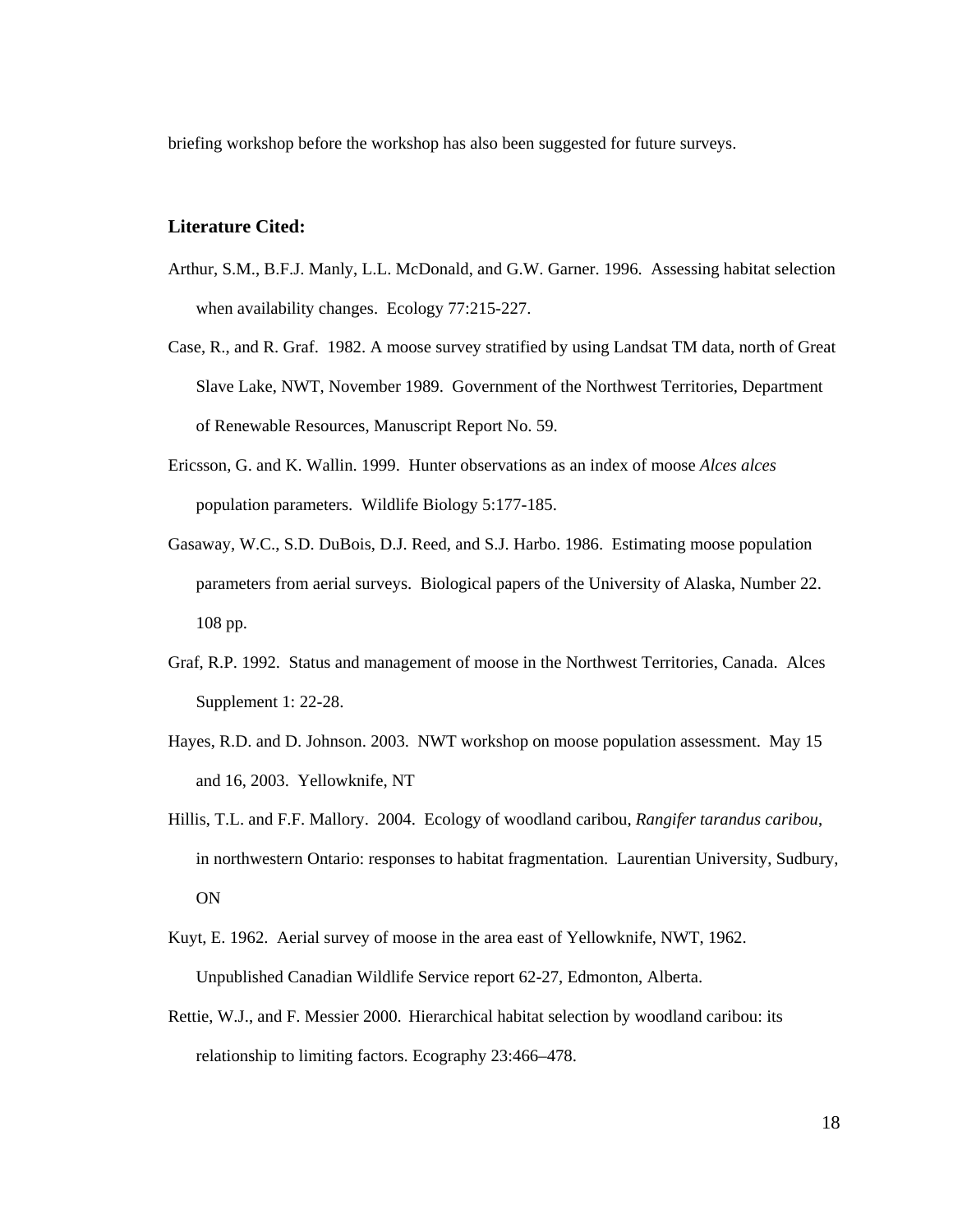- Treseder, L. and R. Graf. 1985. Moose in the Northwest Territories a discussion paper. Government of the Northwest Territories, Department of Renewable Resources, Manuscript Report No. 13.
- ver Hoef, J. 2003. A spatial moose survey estimation method. Unpublished report submitted to the NWT workshop on moose population assessment. 4pp.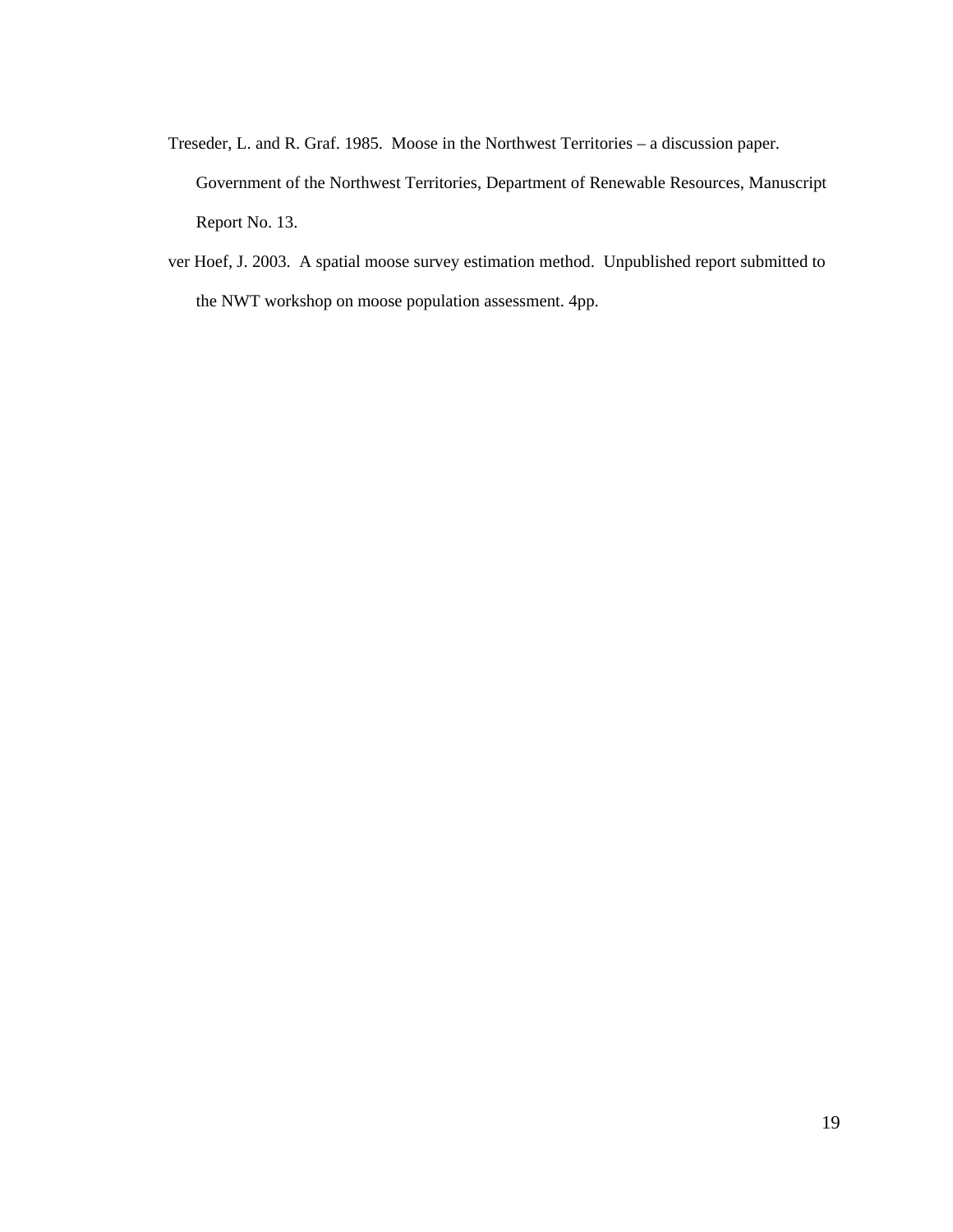Table 1. Summary of moose sightings during the Taiga Shield moose survey, North Slave Region, Northwest Territories, March 2004. Surveyed grid cells totaled 120 from 1116 possible. Incidental sightings occurred over an additional 29 grid cells.

|                     | bulls |       | lone | cow with    | cow with                | total non- | total |
|---------------------|-------|-------|------|-------------|-------------------------|------------|-------|
|                     | small | large | cow  | 1 cal $f^a$ | $2$ calves <sup>b</sup> | calf moose | moose |
| surveyed grid cells |       |       |      |             |                         |            |       |
| incidental          |       |       |      |             |                         | 26         |       |
| total sightings     |       |       |      |             |                         |            | 68    |

<sup>a</sup> number indicates each occurrence of a cow with 1 calf; for number of moose, double the count to include the calf

 $b$  number indicates each occurrence of a cow with 2 calves; for number of moose, triple the count to include the calves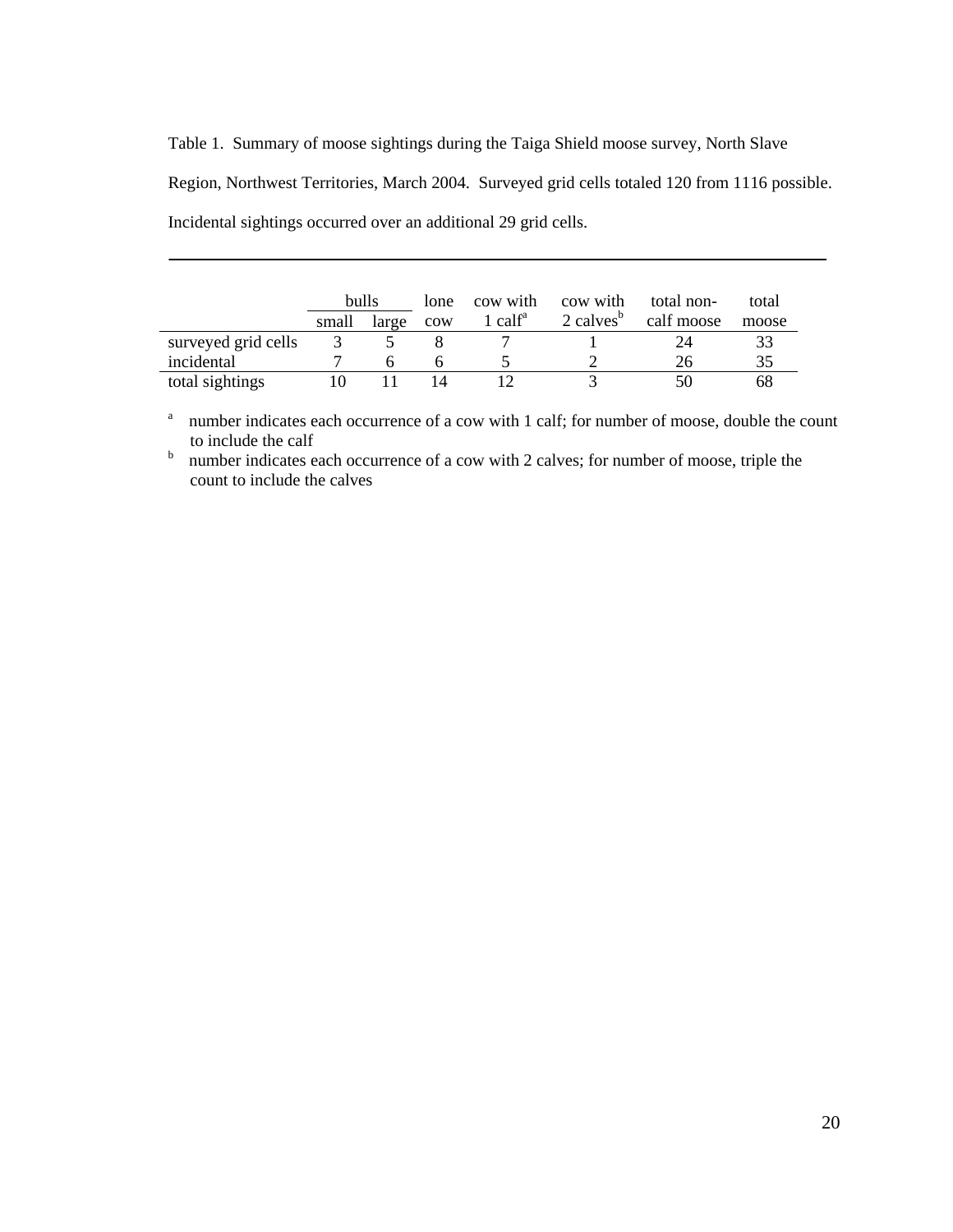Table 2. Moose population estimates including calves for the Taiga Shield survey area March 2004. Area of interest for the survey was  $17{,}617 \text{ km}^2$  from which 1116 grid cells (approx. 4 km x 4 km) were established. Of these cells, 412 were stratified as high moose density and the remaining 704 were considered low density.

Pre-Selected Grid Cells Only (no incidental sightings); Strata Count: High = 69 cells, Low = 51 cells; Total Area =  $1896.7 \text{ km}^2$ 

|      | Moose Counted | Population |             | Confidence Interval | Estimation  |             |            |
|------|---------------|------------|-------------|---------------------|-------------|-------------|------------|
| High | $-0W$         | Estimate   | $_{\rm SE}$ | 80%                 | 90%         | 95%         | Method     |
| 24   |               | 266        | 65.8        | $182 - 350$         | $158 - 374$ | 137 – 395   | Geospatial |
| 24   |               | 267        | 65.7        | $182 - 352$         | 158 – 377   | $137 - 398$ | Gasaway    |

Pre-Selected & Incidental Grid Cells; Strata Count: High = 81 cells, Low = 68 cells; Total Area =  $2355.8 \text{ km}^2$ 

|      | <b>Moose Counted</b> | Population |      | Confidence Interval | Estimation  |             |            |
|------|----------------------|------------|------|---------------------|-------------|-------------|------------|
| High | $L$ OW               | Estimate   | SE   | 80%                 | 90%         | 95%         | Method     |
| 39   | 29                   | 484        | 80.5 | $381 - 588$         | $352 - 617$ | $327 - 642$ | Geospatial |
| 39   | 29                   | 498        | 82.2 | $392 - 604$         | $361 - 634$ | $335 - 661$ | Gasawav    |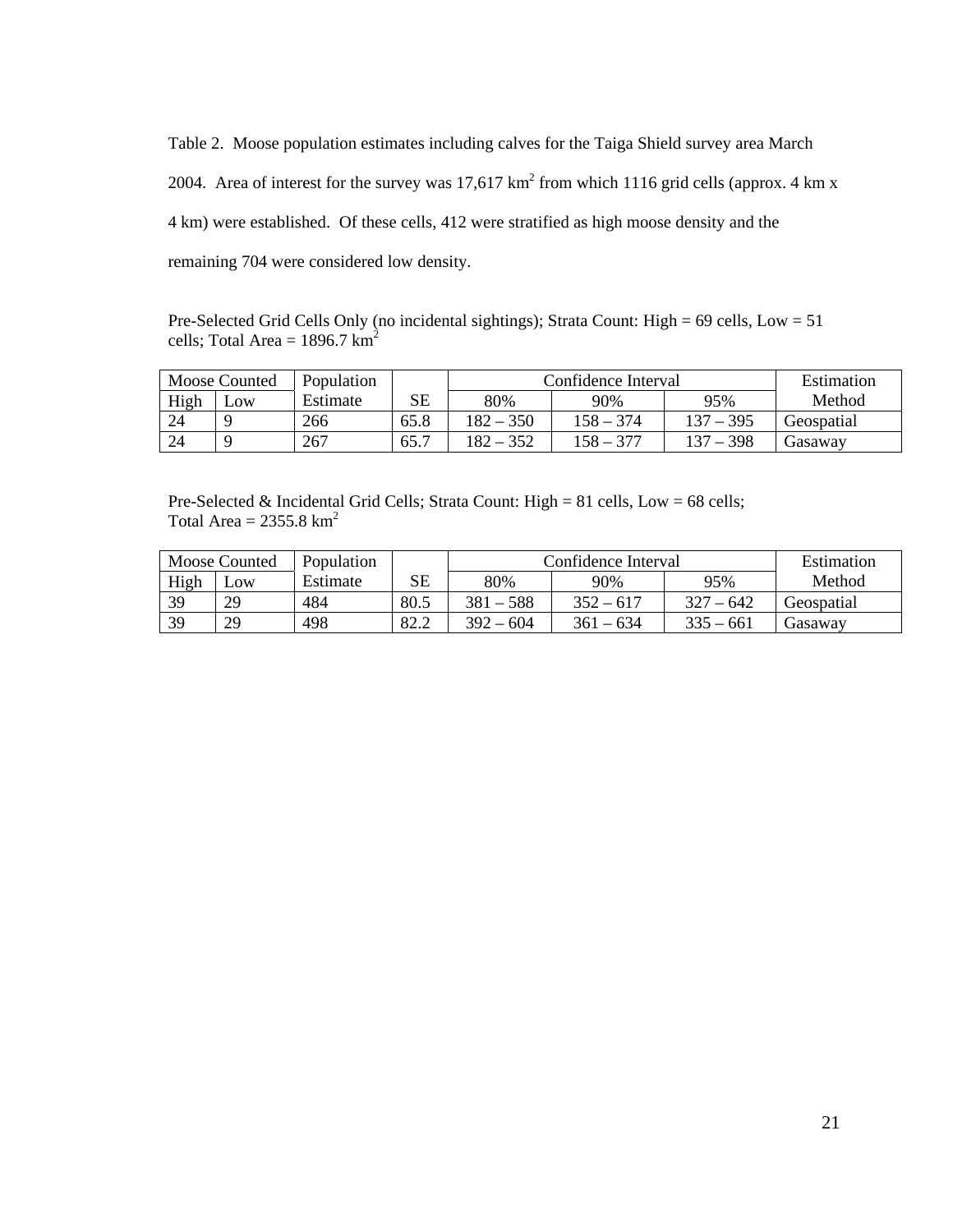Table 3. (a) Ratio of calves to cow moose and (b) bulls to cow moose estimated for the entire Taiga Shield survey area March 2004 calculated by the geospatial method from surveyed grid cells. Area of interest for the survey was 17,617 km<sup>2</sup> from which 1116 grid cells (approx. 4 km x 4 km) were established. Of these cells, 412 were stratified as high moose density and the remaining 704 were considered low density.

 $(a)$ 

|         | Moose Counted <sup>1</sup> | Ratio Estimate |       | Confidence Interval | Grid             |                 |                                             |
|---------|----------------------------|----------------|-------|---------------------|------------------|-----------------|---------------------------------------------|
| calves  | cows                       | (calves/cow)   | SЕ    | 80%                 | 90%              | 95%             | $\mathrm{Cells}^{\scriptscriptstyle\angle}$ |
| $7 + 2$ | 12+4                       | 0.623          |       | $0.351 - 0.895$     | $10.274 - 0.973$ | $0.207 - 1.039$ | Nl                                          |
| $11+7$  | 18+11                      | 0.645          | 0.153 | $0.449 - 0.842$     | $0.393 - 0.898$  | $0.345 - 0.946$ | $P+I$                                       |

 $(h)$ 

| 1 U J   |                            |                |             |                     |                 |                 |                  |
|---------|----------------------------|----------------|-------------|---------------------|-----------------|-----------------|------------------|
|         | Moose Counted <sup>1</sup> | Ratio Estimate |             | Confidence Interval | Grid            |                 |                  |
| bulls   | cows                       | (bulls/cow)    | $_{\rm SE}$ | 80%                 | 90%             | 95%             | $\text{Cells}^2$ |
| $5 + 3$ | $12 + 4$                   | 0.578          | 0.217       | $0.300 - 0.856$     | $0.221 - 0.935$ | $0.153 - 1.003$ | NI               |
| $10+11$ | $18 + 1$                   | 712            |             | $0.442 - 0.983$     | $0.366 - 1.059$ | $0.299 - 1.126$ | $P+I$            |

 $1$  Count is separated as numbers of moose counted in High and Low grid cells respectively.

<sup>2</sup> NI = not incidental;  $P+I$  = Selected & Incidental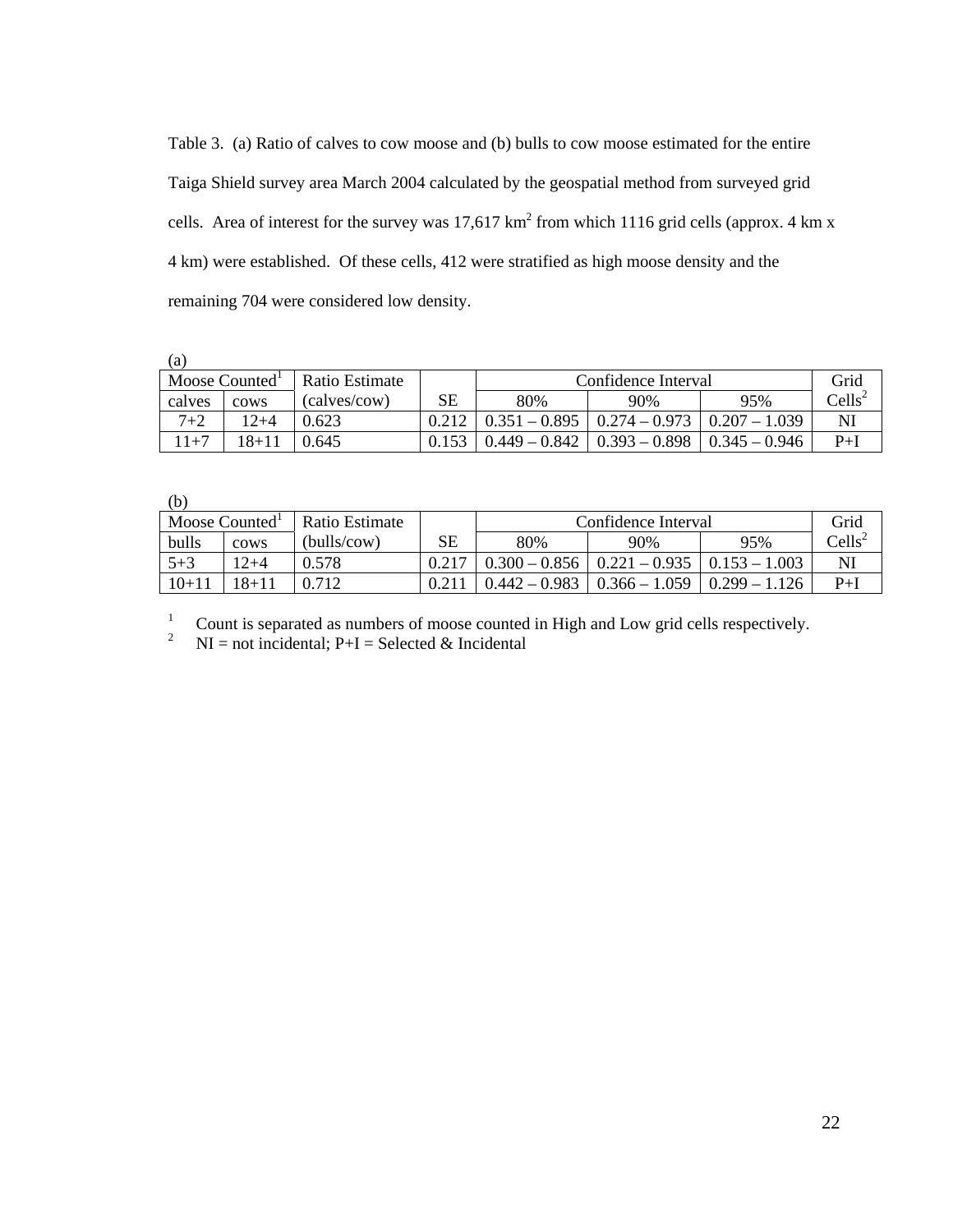Figure 1. Stratification of the Taiga Shield ecozone moose survey area in the North Slave region around Great Slave Lake, NWT. Probability of occurrence of moose for each grid cell is classified as either high (red labels) or low (green labels). Grid cells are 2' latitude by 5' longitude and averaged approximately 16 km<sup>2</sup>. The total survey area was  $17{,}617 \text{ km}^2$ .

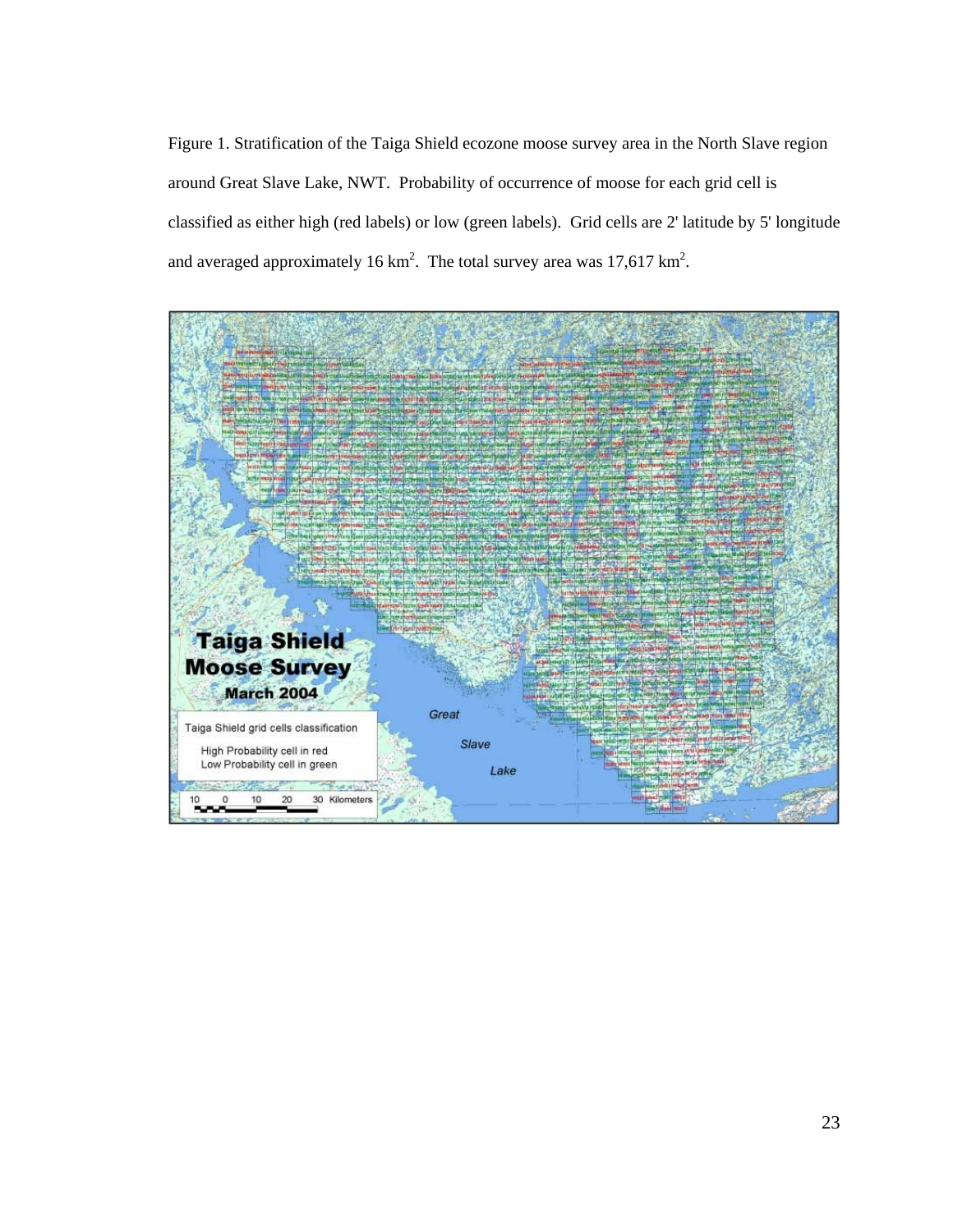Figure 2. Grid cells flown in the Taiga Shield ecozone moose survey area in the North Slave region around Great Slave Lake, NWT.

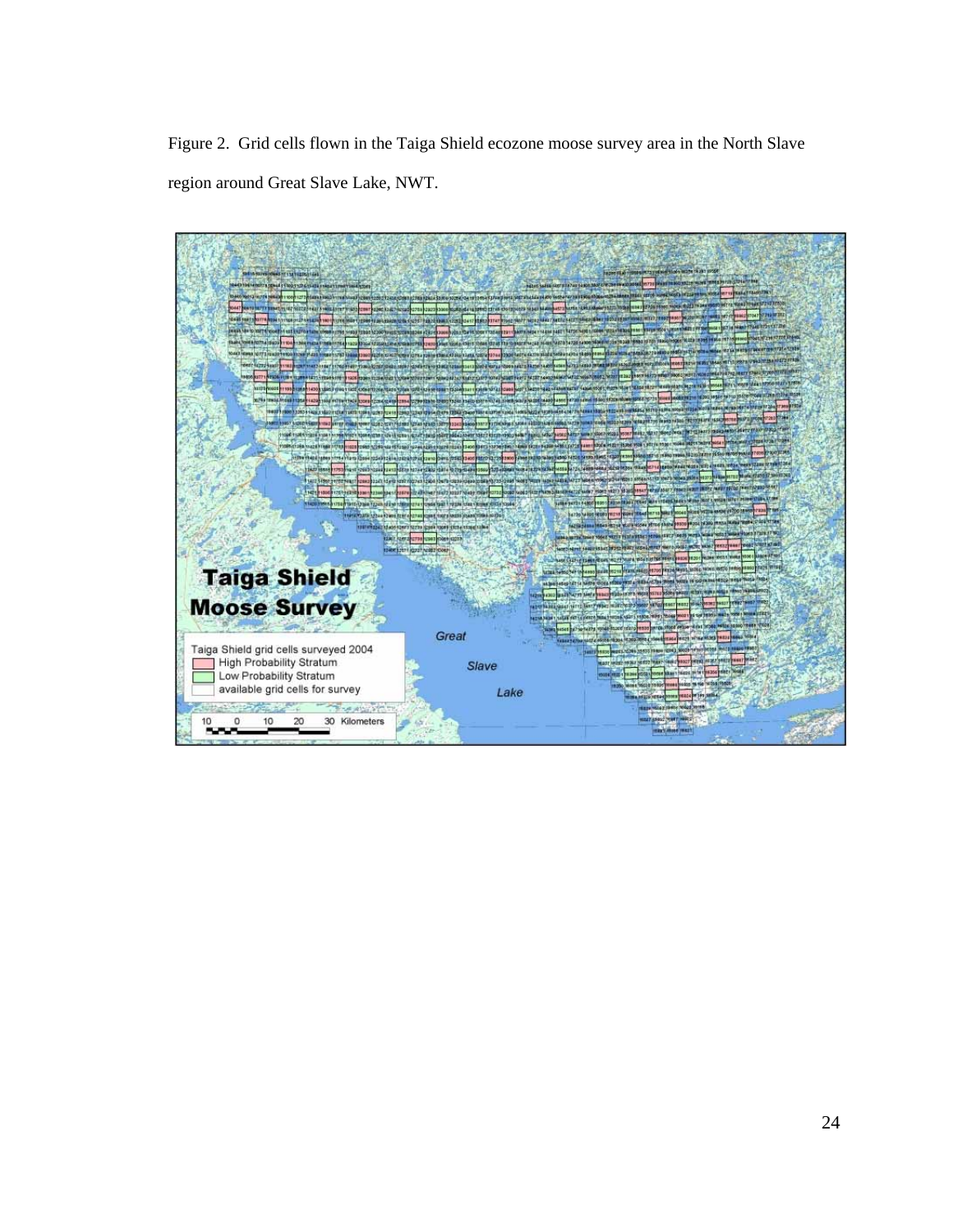Figure 3. Wildlife sightings observed during the Taiga Shield ecozone moose survey area 02-13 March 2004 in the North Slave region around Great Slave Lake, NWT.

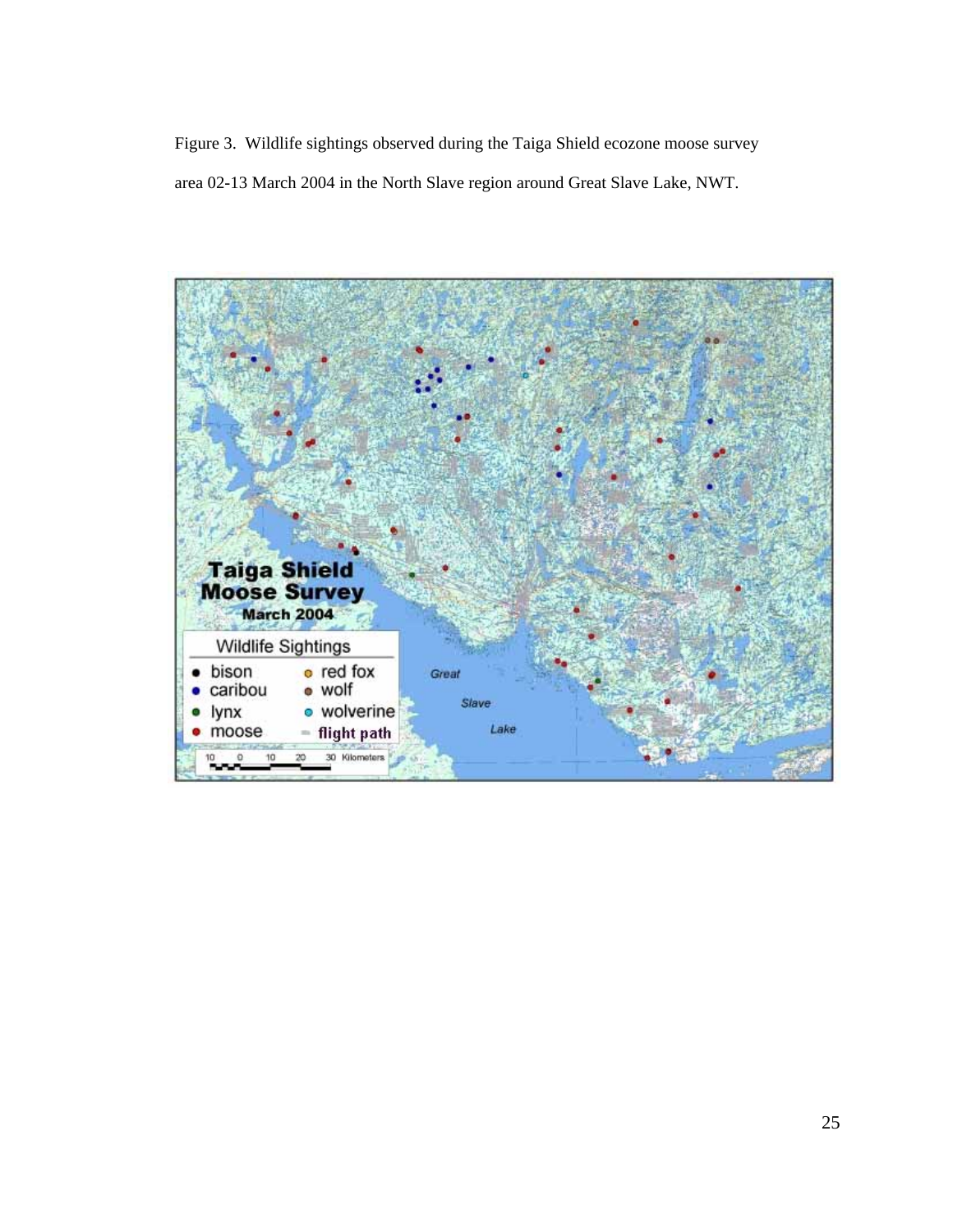## **Appendices:**

#### *Appendix 1. Aircraft Use*

 For the spatial survey method, at least 10 % of the area should be surveyed and a minimum of 60 grids cells must be sampled. Because the Taiga Shield survey area is large (it includes the areas of interest to the Yellowknives Dene, Dogrib, and some of the Tibbitt to Contwoyto winter road), many more grid cells need to be surveyed. The identified Taiga Shield survey area encompassed 17,617 km<sup>2</sup> (1116 grid cells), therefore a survey of about 120 grid cell is desired. About 10-12 cells can be sampled/plane/day, on average.

Table A1. Summary of aircraft use for the Taiga Shield moose survey 02-13 March 2004, based out of Yellowknife, NT

|        |         |            | Taiga Shield Moose Survey 2004 Aircraft Use |            |      |             |         |  |  |
|--------|---------|------------|---------------------------------------------|------------|------|-------------|---------|--|--|
|        |         |            | time                                        | fuel       | air  |             |         |  |  |
| date   | Plane # | $C-185$    | charge                                      | charge     | time | flight time | mileage |  |  |
| 02-Mar | 1       | <b>PHO</b> | \$457.08                                    | \$67.08    | 1.2  | 1.3         | 156     |  |  |
|        | 2       | WXI        | \$342.81                                    | \$50.31    | 0.9  | 1.1         | 117     |  |  |
| 06-Mar | 1       | WXI        | \$1,447.42                                  | \$212.42   | 3.8  | 4.0         | 494     |  |  |
| 07-Mar | 1       | <b>PHO</b> | \$1,447.42                                  | \$212.42   | 3.8  | 4.0         | 494     |  |  |
| 08-Mar | 1       | <b>PHO</b> | \$2,856.75                                  | \$419.25   | 7.5  | 7.7         | 975     |  |  |
|        | 2       | WXI        | \$1,523.60                                  | \$223.60   | 4.0  | 4.2         | 520     |  |  |
| 10-Mar | 1       | <b>WXI</b> | \$2,704.39                                  | \$396.89   | 7.1  | 7.3         | 923     |  |  |
|        | 2       | PHO        | \$3,085.29                                  | \$452.79   | 8.1  | 8.5         | 1053    |  |  |
| 11-Mar | 1       | WXI        | \$2,771.78                                  | \$406.78   | 7.2  | 7.6         | 946     |  |  |
|        | 2       | <b>PHO</b> | \$3,313.83                                  | \$486.33   | 8.7  | 9.1         | 1131    |  |  |
| 12-Mar | 1       | <b>PHO</b> | \$3,199.56                                  | \$469.56   | 8.4  | 8.8         | 1092    |  |  |
|        | 2       | <b>WXI</b> | \$1,095.82                                  | \$160.82   | 2.9  | 3.2         | 374     |  |  |
| 13-Mar | 1       | <b>ZIX</b> | \$952.25                                    | \$139.75   | 2.5  | 2.7         | 325     |  |  |
|        |         |            | \$25,198.00                                 | \$3,698.00 | 66.1 | 69.5        | 8600    |  |  |